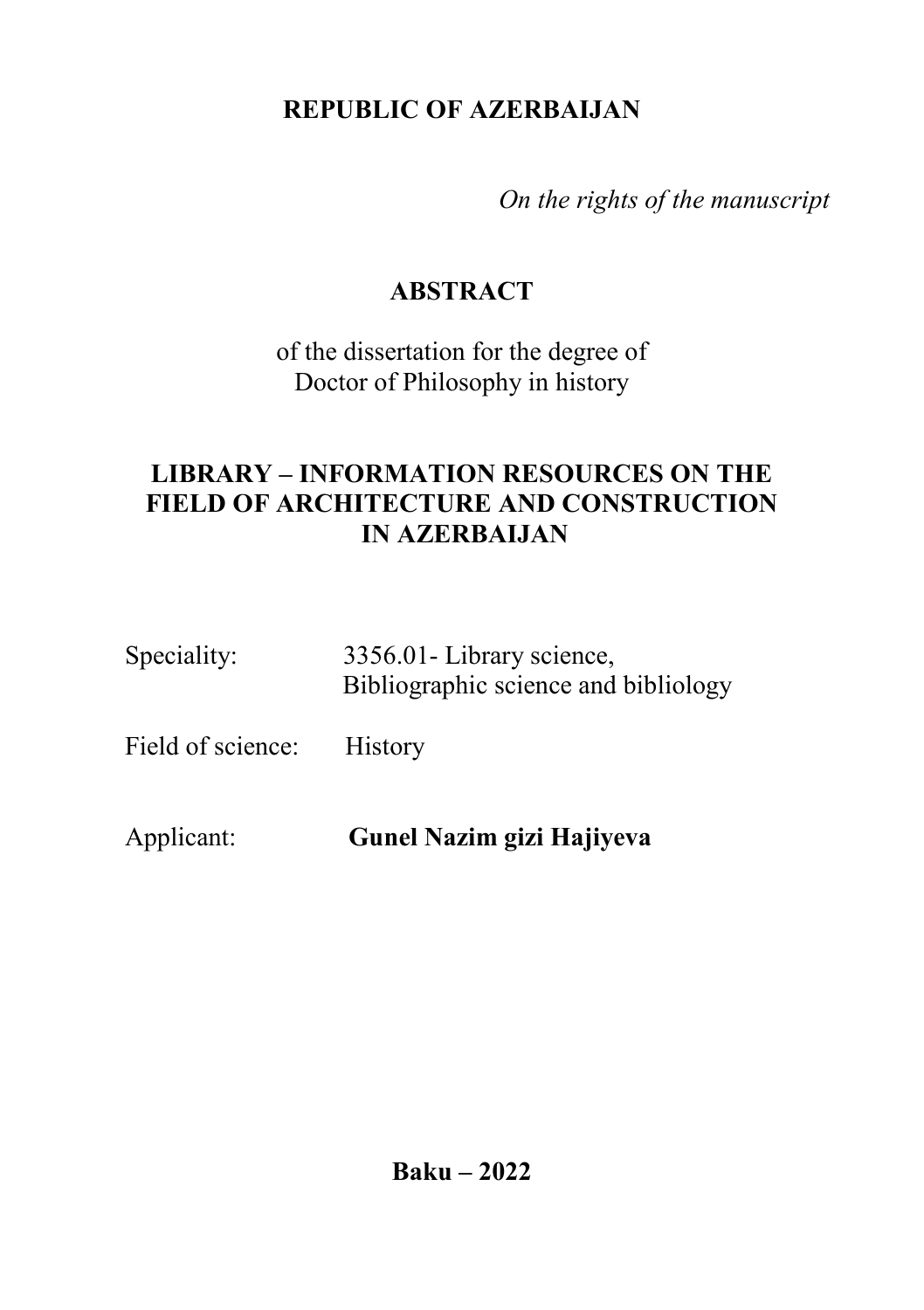The dissertation was performed at Mahammad Fuzuli Institute of Manuscripts, Azerbaijan National Academy of Sciences

#### Scientific supervisor: Doctor of Historical Sciences, Professor Khalil Ismayil oglu Ismayilov

| Official opponents: | Doctor of Historical Sciences, Associate |
|---------------------|------------------------------------------|
|                     | Professor                                |
|                     | Maharram Pasha oglu Zulfugarli           |
|                     | Doctor of Phylosophy in History          |
|                     | Shafag Israfil gizi Islamova             |
|                     | Doctor of Phylosophy in History          |

One-time Dissertation council BED 1.30 of Supreme Attestation Commission under the President of the Republic of Azerbaijan operating at A.A.Bakikhanov Institute of History of the Azerbaijan National Academy of Sciences.

Nigar Nureddin gizi Ismayilova

Chairman of the Dissertation  $\text{council}_\text{A}$   $\left(\begin{array}{cc} 1 & 0 \\ 0 & 0 \end{array}\right)$  Professor  $\mathbb{R}$   $\mathbb{R}$  (12)  $\mathbb{R}$  (12)  $\mathbb{R}$ Scientific, secret  $Disserta$  comelly  $\leq$   $\frac{1}{2}$  Associate Professor **Lives Of the United States of the United States of the United States of the United States of the United States** seminar  $\sim$   $\sqrt{2\pi}$  Associate professor **L** 

Doctor of Historical Sciences. Karim Karam oglu Shukurov

Doctor of Philosophy in History **Ilgar Vahid oglu Niftaliyev** 

Vagif Shirin oglu Abishov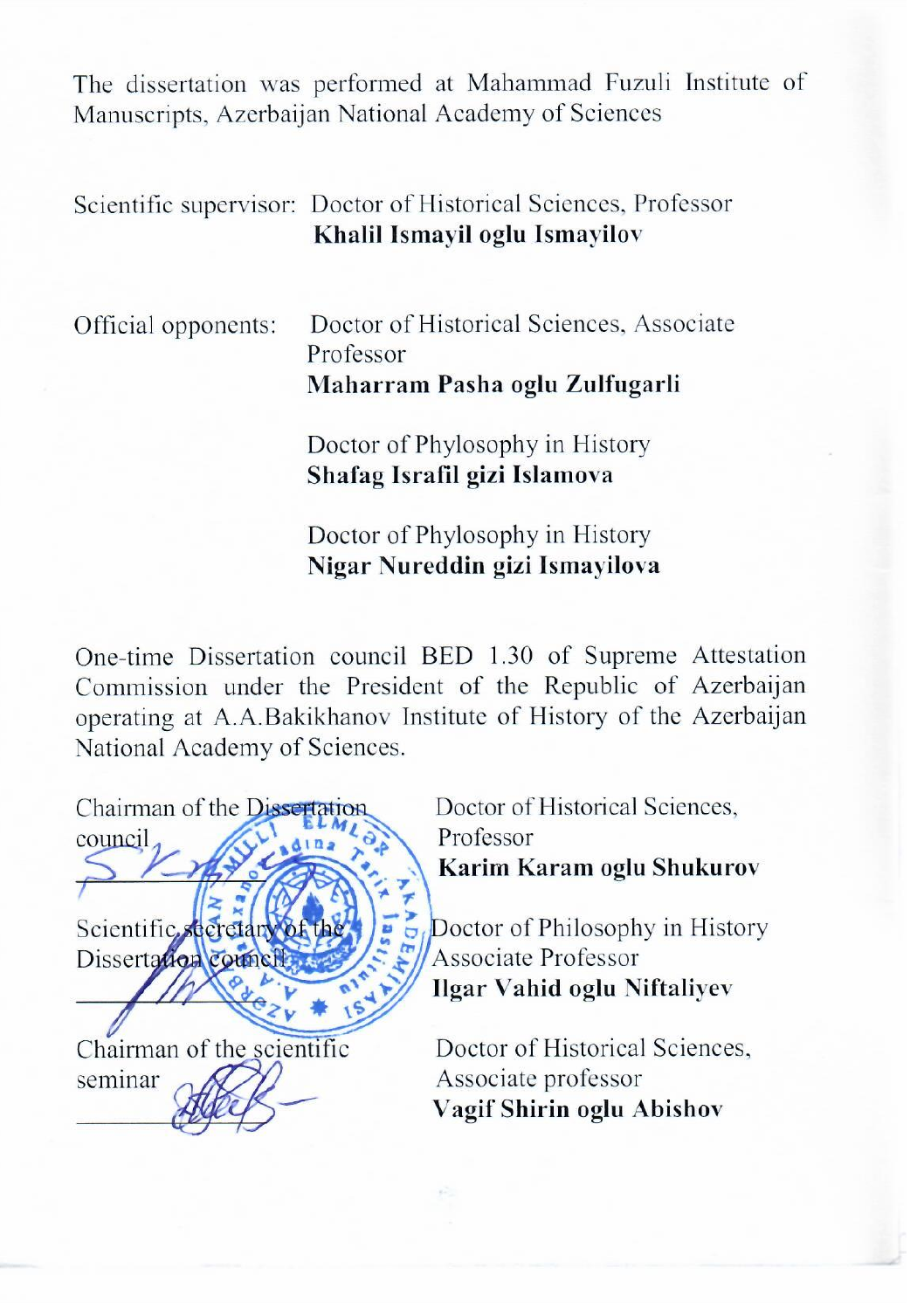# **I. GENERAL CHARACTERISTICS OF THE DİSSERTATİON**

**The relevance and development of the subject.** The Azerbaijani people with its ancient and rich cultural history has presented to the treasury of world pearls magnificent cultural monuments and cultural samples reflecting the values of high universal significance. Architectural samples form an important part of the material and spiritual culture that was created and shaped in Azerbaijan and has passed a long way from the earliest times of history to the present day. The first traces of culture in the territory of Azerbaijan are contained in architectural samples. The history of documents in the field of architecture and construction goes back as far as the architectural monuments themselves.

On the whole, architecture and construction, which is characterized as an important part of material culture, is also a leading area of social infrastructure. National Leader Heydar Aliyev, characterizing architecture as "a manifestation of the material and spiritual values of the people" maintained once again the connection of this art form with the rich history of the people. The founder of modern Azerbaijan, genius personality Heydar Aliyev especially appreciated the field of architecture as the leading component of national culture, as well as universal culture, and always paid attention and care to architects and construction engineers.

Human architecture in Azerbaijan, located at the crossroads of European and Asian cultures, has created a unique architectural hand in line with the national features of our homeland with many leading features and rules<sup>[1](#page-2-0)</sup>.

The state policy in the area of architecture and construction in the Republic of Azerbaijan is aimed at the complex balanced development of this field. Repeatedly emphasized by President of the Republic of Azerbaijan Ilham Aliyev that the architecture and construction occupies one of the key places in the complex development of the country, the signing of high – level legal

 $\overline{a}$ 

<span id="page-2-0"></span><sup>1</sup> Nuriyev, E. Müstəqil Azərbaycanda tikinti: 25 il misilsiz inkişaf yollarında / E. Nuriyev, Z. Allahverdiyev – Bakı: Şərq-Qərb, – 2016. – 412 s.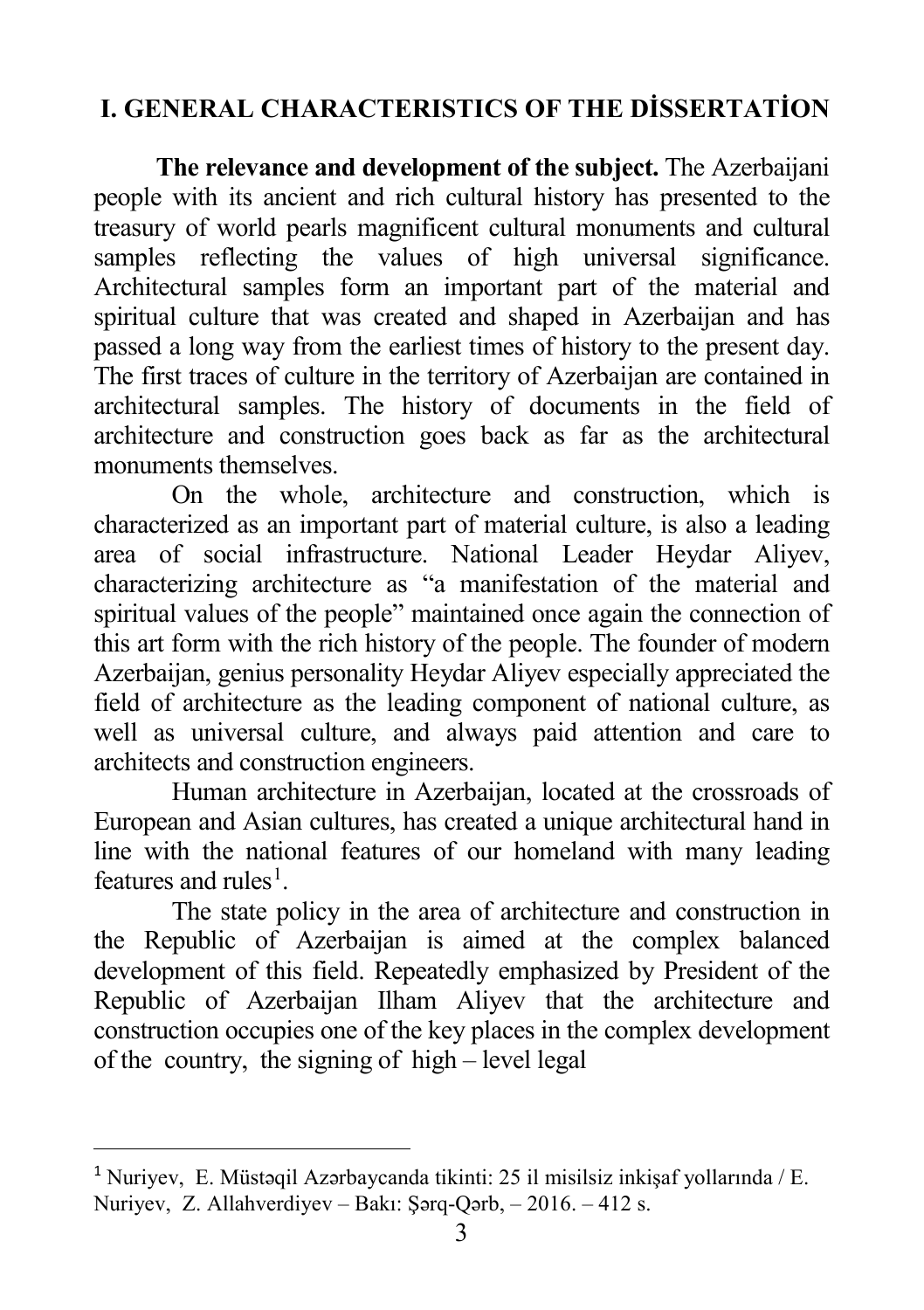in this area, the implementation of relevant state laws, decisions and orders can be seen as evidence.

The Constitution of the Republic of Azerbaijan, the laws "On Architectural Activity" (1998)<sup>[2](#page-3-0)</sup> and "On Protection of Cultural and Historical Monuments"  $(1998)^3$  $(1998)^3$  reflect the main provisions of the state policy of the Republic of Azerbaijan in the field of architecture, material culture and construction.

Some government bodies, including the Ministry of Culture, as well as the State Agency for Protection, Development and Restoration of Cultural Heritage, the State Agency for Construction Safety Control of the Ministry of Emergency, the State Committee for Urban Planning and Architecture and other structures in the field of architecture and construction properly monitor the effective implementation of state policy.

It is in this context that with the existence of a favorable investment climate in the Republic of Azerbaijan, the growing number of private design and construction entities and interest in the construction sector, there is a need to analyze, systematize and summarize the flow of documents in architecture and construction.

The achievements of the Azerbaijani people in the field of architecture, with its ancient history, rich material and spiritual culture, are its national treasure. Our magnificent ancient architectural samples are highly valued in the international community as rare pearls of world culture. It is no coincidence that many architectural samples of the Azerbaijani people have been included in the UNESCO World Heritage List. Among them the Maiden Tower, the Shirvanshahs' Palace, the Gobustan Historical and Artistic Reserve and the Icheri Sheher Historical and Artistic Reserve, and the Icheri Sheher Historical and Architectural Complex.

 $\overline{a}$ 

<span id="page-3-0"></span><sup>2</sup> Azərbaycan Respublikasının "Memarlıq fəaliyyəti haqqında" Qanunu// 15 may 1998-ci ildə qəbul edilmişdir (4 may 2018-ci il tarixdə olan dəyişiklik və əlavələr) "Azərbaycan" qəzeti.  $-2018$ , 14 iyun .  $-$  s.2.

<span id="page-3-1"></span><sup>3</sup> Azərbaycan Respublikasının "Tarix və mədəniyyət abidələrinin qorunması haqqında" Qanunu// 10 aprel 1998-ci ildə qəbul edilmişdir (1 oktyabr 2018-ci il tarixdə olan dəyişiklik və əlavələr) –Bakı: "Azərbaycan" qəzeti. – 2018, 13 noyabr.  $-$  s.2-4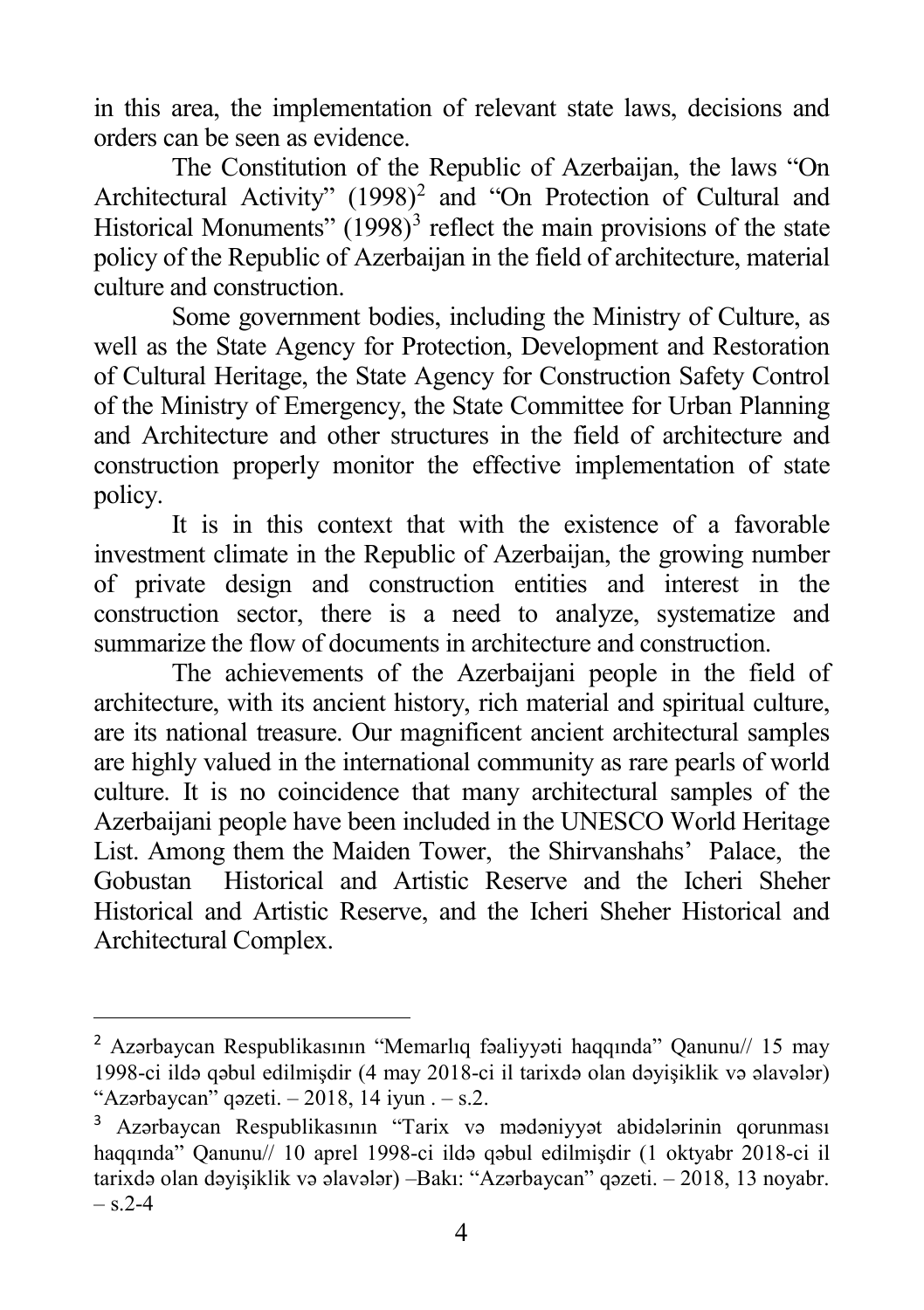As we have noted above, the territory of Azerbaijan is rich in architectural monuments. The existence of natural, geographical and favorable climatic conditions from ancient times has encouraged Azerbaijani artisans and builders to solve many construction and architectural problems. It is known from the history of architecture that the first steps in this area go to the caves where the first settlers inhabited. Examples of architectural samples existing in many regions of the country, such as the Greater Caucasus and Lesser Caucasus Mountains, Nakhchivan, Talysh Mountains, Kelbajar, Goygol, Gedabey, Shamakhy and other districts, especially the Azykh Cave, which has been studied in more detail.

Town and stone chronicles, monuments, caravanserais, which are valuable examples of our architectural history, contain the material and spiritual beings of our country, as well as with their unique pearls leave their traces on the history of mankind. The great architects and builders, who have always conveyed the knowledge gained by their predecessors to the younger generation, and with their mastery, innovations, discoveries and new achievements and undeniable services to our national heritage, they have made their own contribution to the development of world culture.

Overviewing the stages of development of native Azerbaijani architecture, it appears that the development of architecture in the ancient, medieval and modern periods was associated with the states formed at that time (Atropatene, Manna, Media, Caucasian Albania, Shirvanshahs, Atabeys, Garagoyunlues, Aghgoyunlues, Safavis, etc.), were connected with their existing socio and public and culturalideological line, thus embodying the atmosphere of a specific historical situation in it. The magnificent monuments of those times - defensive structures, magnificent fortresses, mosques, churches, sepulchers, khanagahs - are immortal examples of architecture. These architectural samples are valuable as sources of monuments that carry the general cultural and spiritual mood of the period to the present day.

It should be noted that at a time when our country is developing rapidly, the architectural and construction complex has become an important sector of the economy. In particular, over the past 10 years, the volume of domestic funds allocated to fixed capital has increased more than 6 times, which is the result of the rapid development of the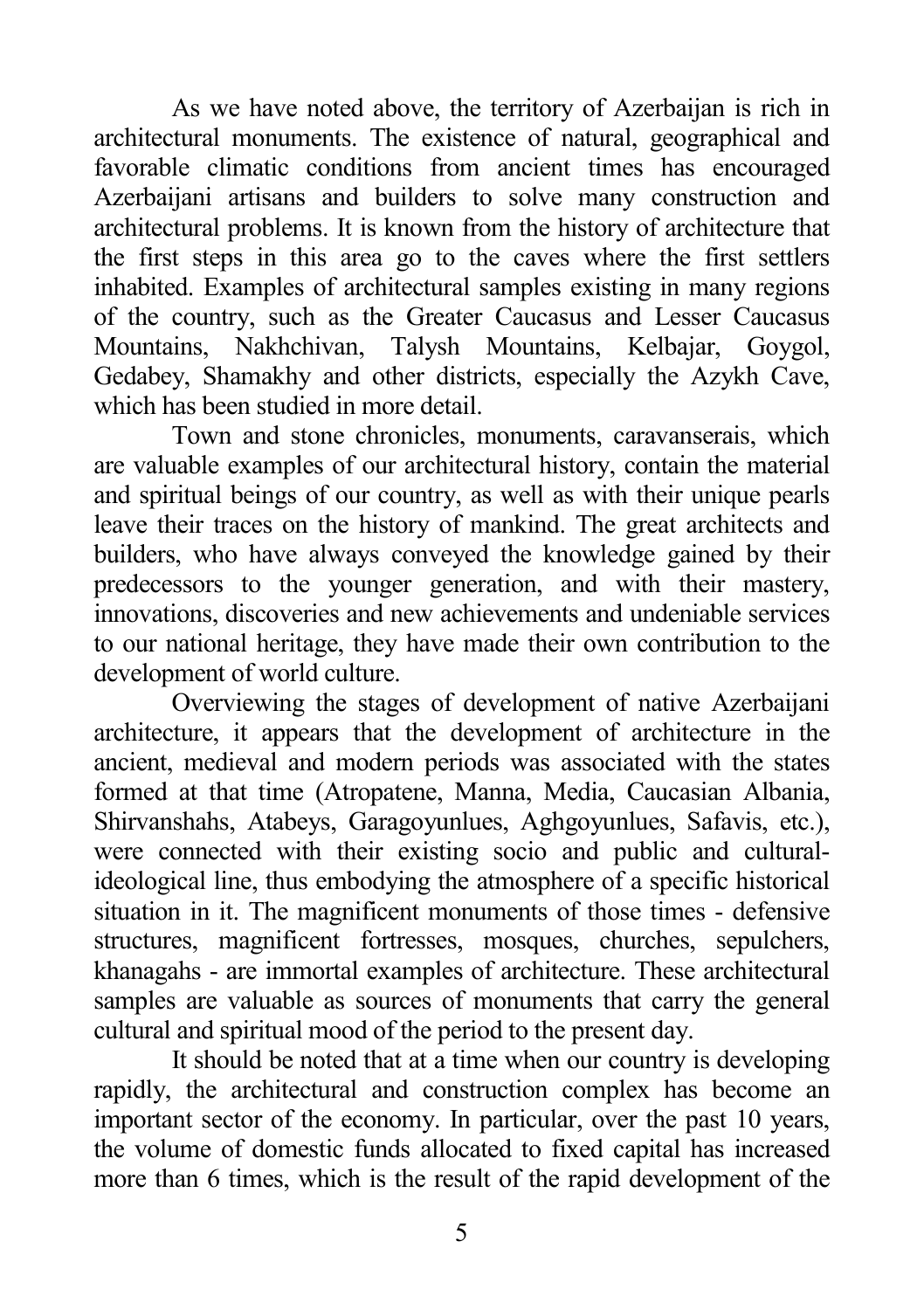country's economy. Numerous private industrial enterprises, residential complexes, schools, health, sports complexes, new roads and other infrastructure facilities have been built and were given for utilizing in the cities and regions of the country at the expense of funds allocated from the state budget. In modern conditions, there are great opportunities for rapid and more efficient development of the architectural and construction complex in our country, and President of the Republic of Azerbaijan Ilham Aliyev considers it important to mobilize all efforts to implement projects in this area. At present, there are about 420 specialized construction companies in the country, 112 of which are big and 304 are small companies. In this context that the people working in the area of architecture and construction are faced with important tasks such as optimizing the information provision of the field and determining the optimal scientific-theoretical and field and determining the optimal scientific-theoretical and methodological directions of management.

As in all areas, the investigation of the document and information flow in the field of architecture and construction is directly related to libraries. So, the library is considered to be the basic and historically primary information institution providing public use of socially important document information, one of the producers of information products and services. [4](#page-5-0)

On the whole, in order to provide a high level of information to modern society, it should be started with a complete overhaul of libraries. The library being the main indication in an information-filled society, plays the role of an important bridge for the exchange of knowledge.

Since libraries are the main source of information for society, it is impossible to imagine modern libraries without information technology. In the process of transition to an informed society, libraries should constantly work to increase their theoretical and practical level, as well as update and expand databases in accordance with the requirements of modern times.

Rapid development of the construction sector in the Republic of Azerbaijan, the adoption of state programs on architecture and

<span id="page-5-0"></span> <sup>4</sup> İsmayılov, X.İ. Kitabxana-informasiya texnologiyaları: Dərs vəsaiti / X.İ. İsmayılov. – Bakı: 2009. – 319 s.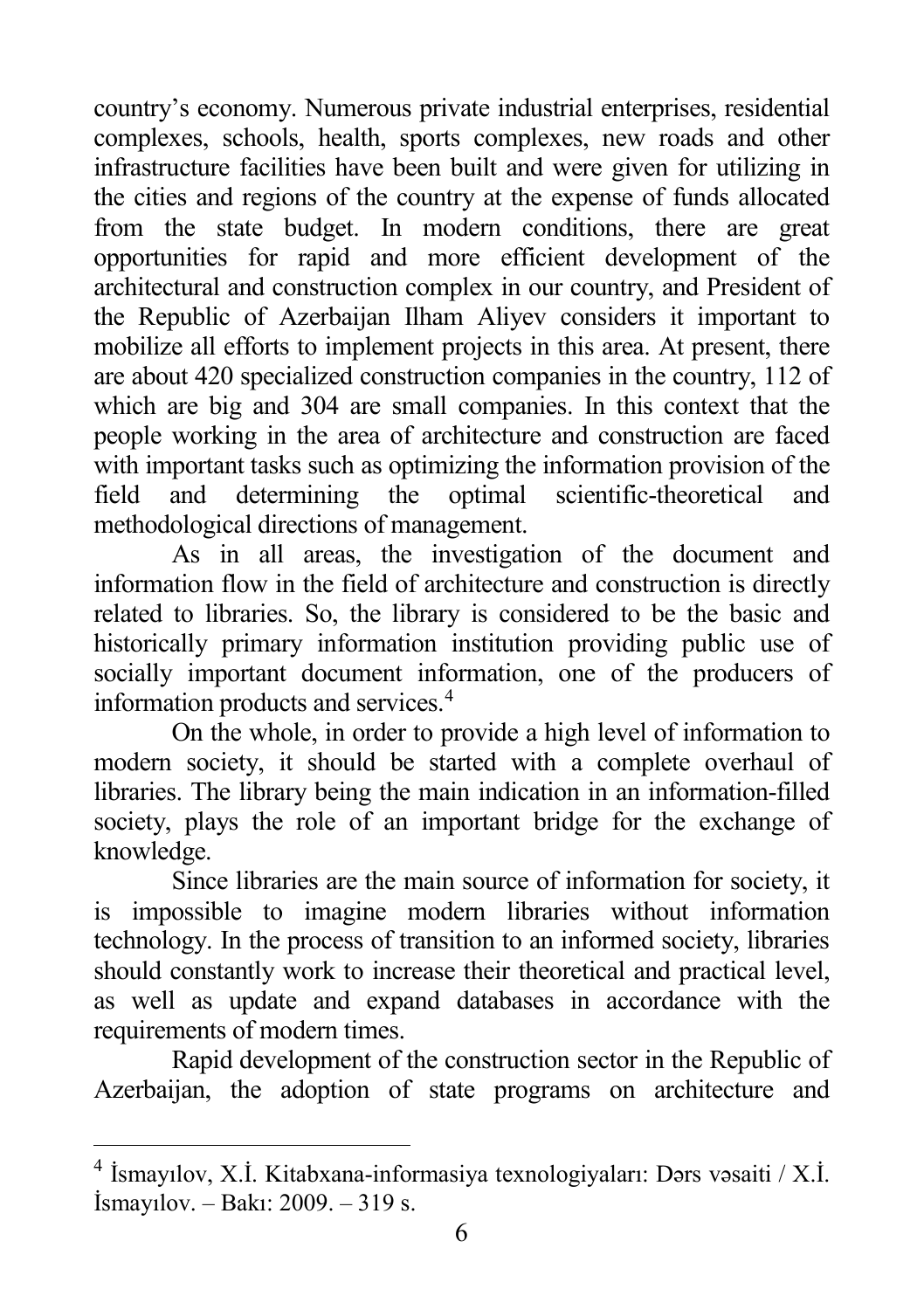construction and the inclusion of provisions in these programs, including the all-round development of the field, as well as the implementation of extensive construction and design work in our country by international companies and construction corporations, at the same time as a result of the formation of a system of basic higher and secondary special education in the field of construction, the documentinformation resources related to this field are also increasing.

The work on improvement and further enrichment of the existing legal framework and a set of normative and technical documents is underway.

It should be noted that some of the normative and technical documents developed in the former Soviet Union, according to relevant decisions of the Cabinet of Ministers of the Republic of Azerbaijan are still in use in the country, which has objective and subjective reasons. At the same time, the phased development of national regulations for construction has already begun, and many are already being implemented. If we take into consideration the complexity and versatility of the construction sector, the increasing number of regulatory documents used and the rapid development of the construction industry, the formation of a new national system of construction regulations, the establishment of an institutional unit with numerous scientific and practical specialists in this field, one can see that there is a need of the funding and for some time.

Thus, based on all the above, we can say that the subject of the dissertation presented is of great relevance. The dissertation is of great importance in terms of the general state of documentary-information resources in the field of architecture and construction in the country, revealing existing problems, scientific-theoretical modeling and directions of development and future prospects.

The study of the problem shows that certain aspects of the subject "Library and information resources on architecture and construction in Azerbaijan" have been partially studied in the authoritative scientific works of prominent scientists and researchers.

Professor Abuzar Khalafov, Professor Kh.I.Ismayilov, prof. Z.H.Aliyev, prof. B.V.Allahverdiyev, associate professor N.Ismayilov, associate professor K.Aslan, associate professor E.Ahmadov, associate professor M.Mammadov, associate professor A.Aliyev, H.Verdiyeva,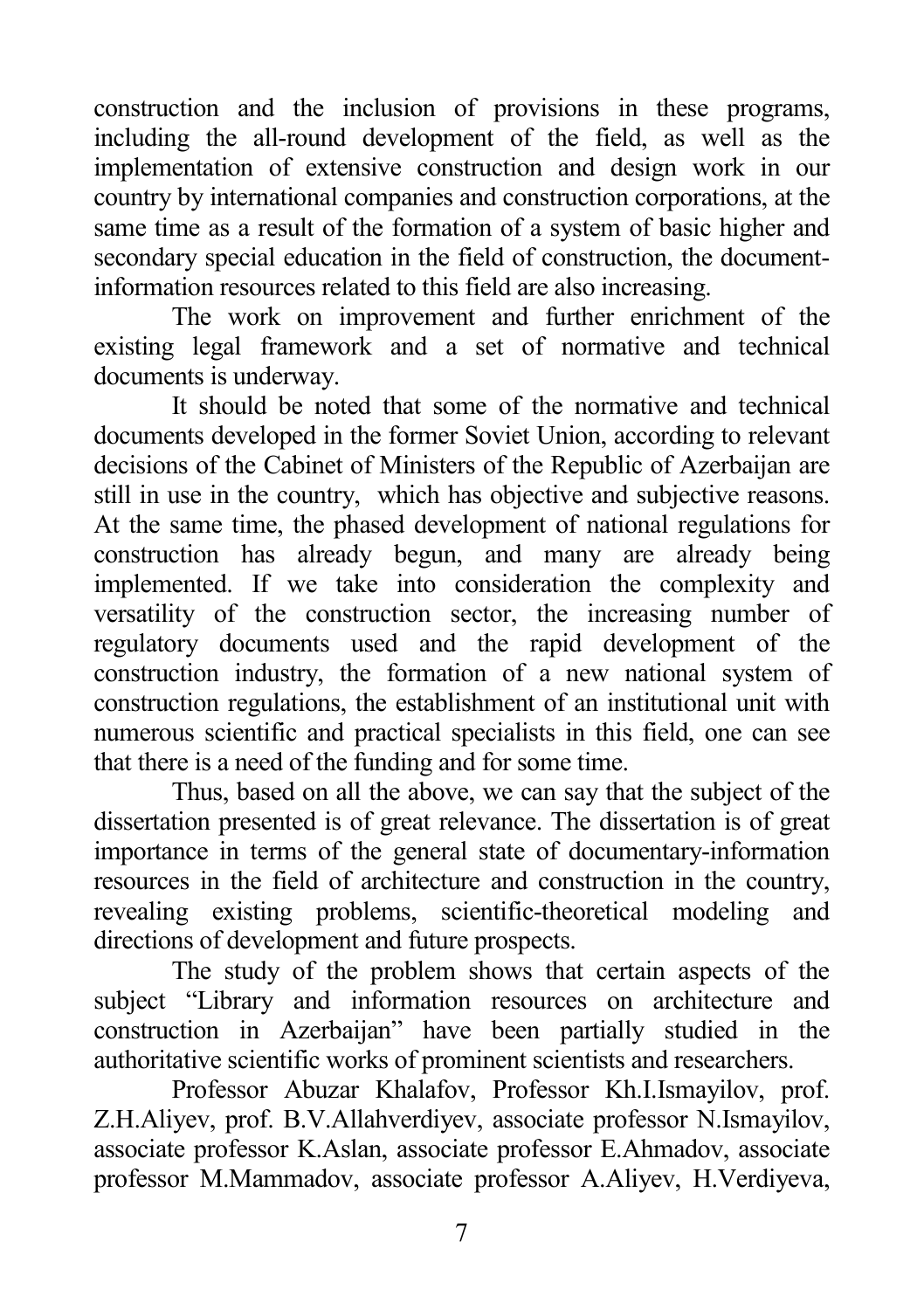S.Khalafova and others have conducted certain researches in terms of both librarianship and bibliography. The afore-mentioned librarians and bibliographers touched on the problem from different directions in their scientific works on the subject like general librarianship, library history, history and theory of bibliography, field bibliography, library and information technologies, methodological support of libraries in modern times, basics of library management, organization and management of library work, regional management, information management, information management librarianship, etc.

From specialists in the field of architecture and construction, archaeologist, ethnographer, historian, culturologist, art historian M.Huseynov, J.Giyasi, Sh.Fatullayev, G.Mammadova, E.Gasimzadeh, I.M.Jafarzadeh, D.A.Akhundov, K.Mammadzadeh, C.Aleksandrovich, prof. V.A.Zummer, M.I.Artomonov, R.Agazadeh, Y.Ibrahimli, I.Babayev, A.A.Bakikhanov, G.Ahmadov, R.Bayramov, I.Babayev, A.A.Bakikhanov, G.Ahmadov, R.Bayramov, R.Abdulrahimov, N.Abdullayeva, F.Aliyev, R.Amanzadeh, E.Alibeyzadeh, S.Farzaliyev, I.Huseyn, G.Aliyev, T.Isayeva, V.Kerimov, N.Nagiyev, F.Huseynov and others conducted researches from different aspects in their works.

In the scientific work of Professor A.A.Khalafov<sup>[5](#page-7-0)</sup>, in a number of scientific works of Professor Kh.Ismayilov<sup>[6](#page-7-1)</sup>, in separate works of Professor Z.Aliyev<sup>[7](#page-7-2)</sup>, Associate professor N.Ismayilov's<sup>[8](#page-7-3)</sup> bibliographic index "Bibliography of Azerbaijan bibliography" reflects various aspects of these problems.

In modern conditions, the subject of library and information support in the field of architecture and construction in Azerbaijan was systematically studied for the first time in this dissertation.

A number of researches conducted by specialists in the field of library and information provision in the field of architecture and

<span id="page-7-0"></span> <sup>5</sup> Xələfov, A.A. Azərbaycanda kitabxana işinin tarixi: Dərslik: [2 hissədə] / A.A. Xələfov. – Bakı: Bakı Universiteti nəşriyyatı, – 2004. I hissə, - 328 s.

<span id="page-7-1"></span><sup>6</sup> İsmayılov, X.İ. Kitabxana işinin təşkili və idarə olunması / X.İ.İsmayılov. – Bakı: Nurlar, 2010. – 328 s.

<span id="page-7-2"></span><sup>7</sup> Əliyev, Z.H. Azərbaycan biblioqrafiyasının tarixi: Dərslik / Z.H.Əliyev. – Bakı: Bakı Universiteti Nəşriyyatı, - 2007. – 185 s.

<span id="page-7-3"></span><sup>8</sup> İsmayılov, N.İ. Azərbaycan biblioqrafiyasının biblioqrafiyası: biblioqrafik vəsaitlərin göstəricisi / N.İ. İsmayılov. – Bakı: – 2003. – 110 s.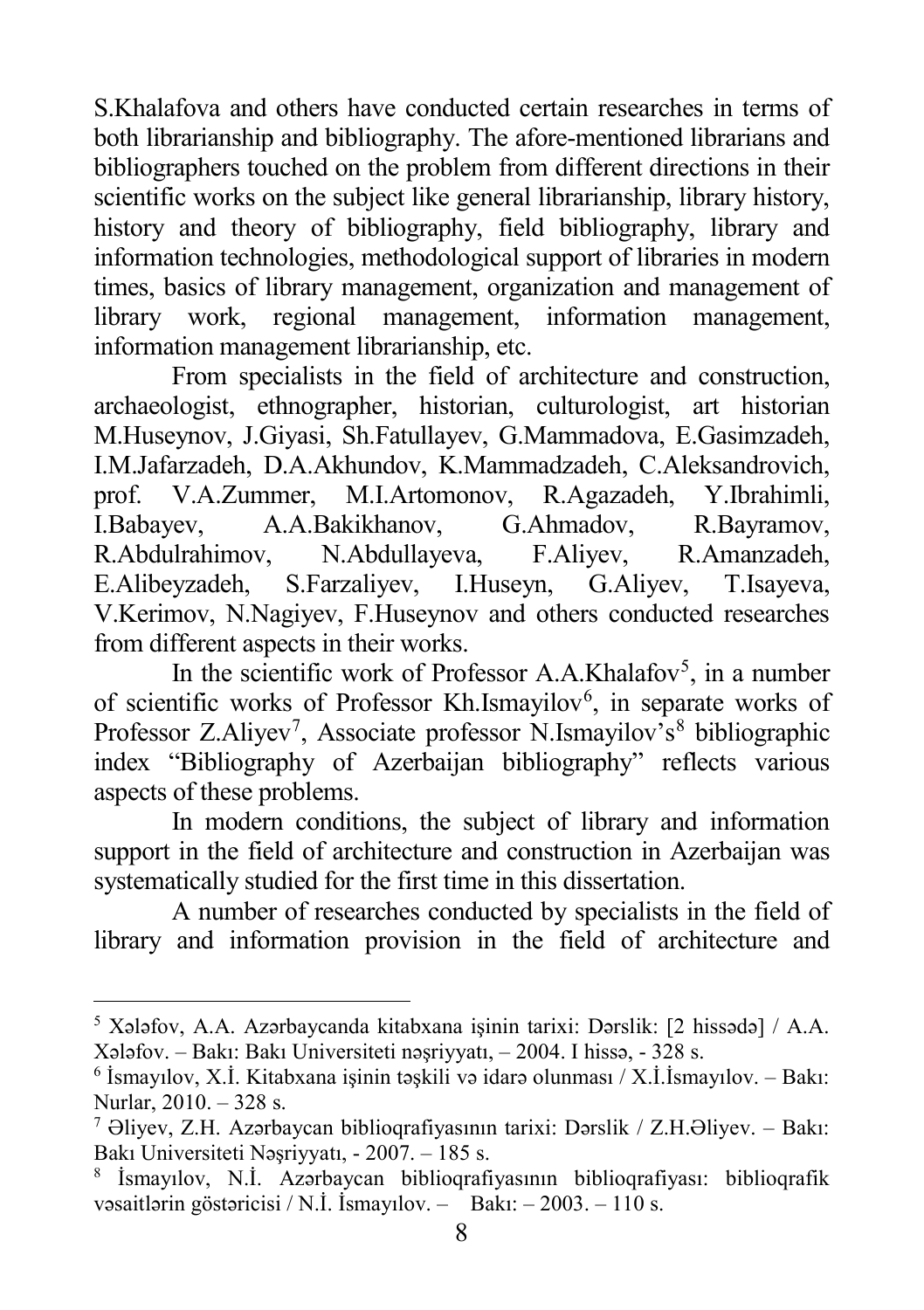construction in Azerbaijan, periodicals, various types and types of literature on science, education, culture form the basis of dissertation work.

In the process of research, the information, archive materials and reports protected in the fund of the Central Scientific Library of ANAS, the National Library of the Republic, as well as the library of the Azerbaijan University of Architecture and Construction and online databases were investigated.

Also, architectural and construction enterprises, project organizations: Baku State Design Institute, "Azertikintilayihe" State Project Institute, "Azerdovlatlayihe" State General Design Institute, "Azermemarlayihe" State General Project Institute, "Bakimetrolayihe" Institute, "Neftgazelmitadqaqatlayihe" Institute named after S.A. and Architectural documents of the Institute of Design and Construction Materials, "Azerkimya" Design Institute, Southern State Agro-Industrial Design Institute of Azerbaijan Construction and Architectural Research Institute, Azerbaijan State Design Institute, Russian State Institute of Urban Planning and Investment, as well as ANAS Institute of Architecture and Art, Tbilisi Zone Scientific works of Scientific and Research Institute of Standard and Experimental Design of Buildings, Central Research and Design Institute of Urban Planning and others scientific works were used.

**Object and subject of research.** The object of research is the study of library and information resources on architecture and construction science in Azerbaijan. The subject of the research is the analysis of the features of the document-information base in the field, library-information needs in the field of architecture and construction, the structure of the library-information infrastructure in the field, the organization of information services to specialists in the field.

**The purpose and objectives of the research.** The main purpose of writing the dissertation is to study the prospects of creation, formation and development of library and information resources in the field of architecture and construction in Azerbaijan. This is the first time the research in the dissertation has been devoted to the problems of improving ways to effectively meet the information needs of readers' groups in the field. The aim of the study was to make the following specific tasks necessary: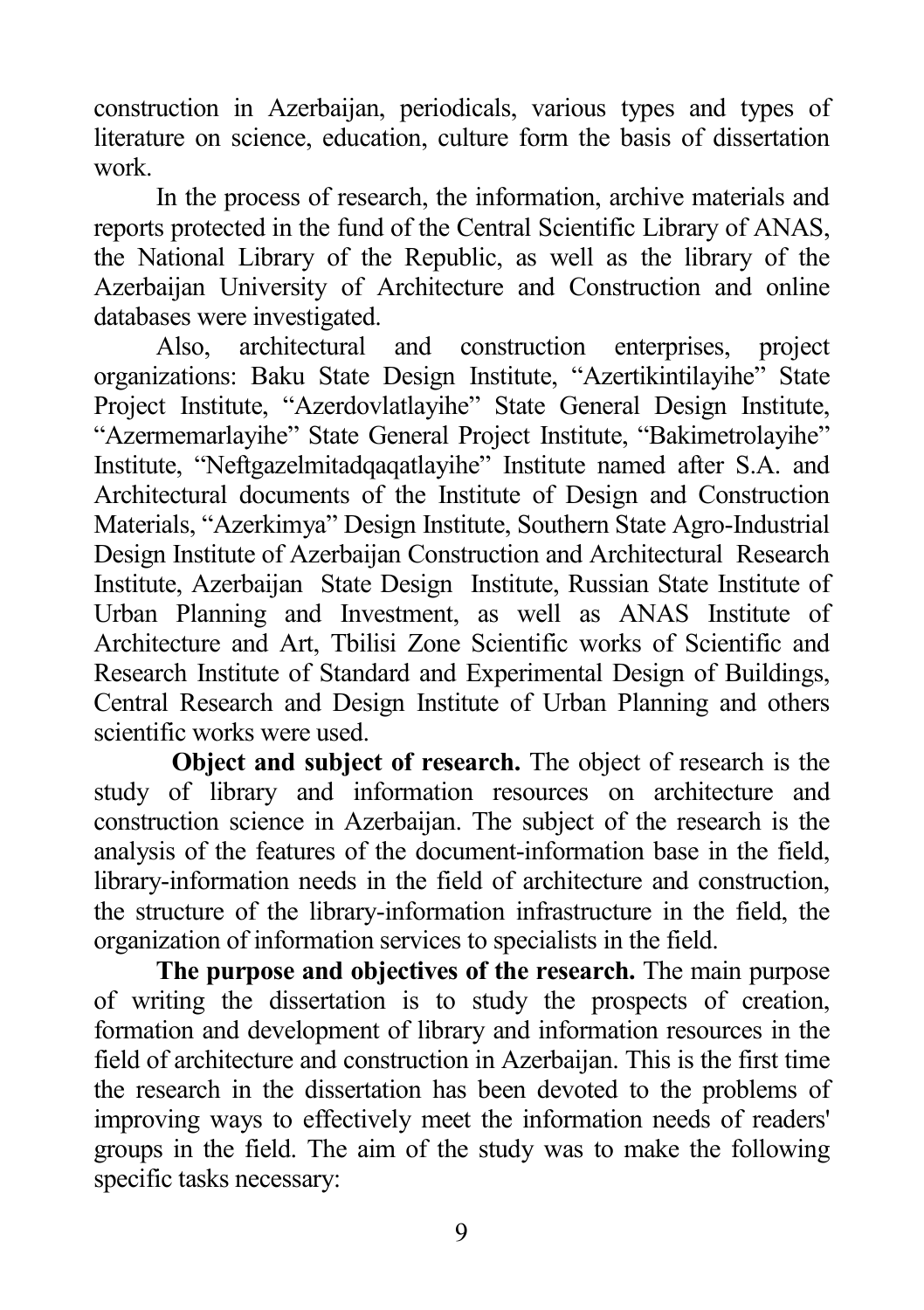- 1. To present a generalized scientific-research work against the background of the ancient and rich architectural culture of the Azerbaijani people and the existence of a rich system of documentary resources of this culture;
- 2. To ensure the scientific systematization of legal and scientific literature as a result of the adoption of large state programs for the protection, preservation and promotion of architectural monuments in the conditions of independence of the Republic of Azerbaijan and the formation of a large number of documents related to the implementation of these programs;
- 3. To summarize the dynamic development indicators of document and information resources on the basis of concrete factual materials in connection with the expansion of construction work in the country;
- 4. To study thoroughly the activities of educational libraries in the field as a result of the existence of an extensive educational network in the field of architecture and construction and the development of numerous documentary and information resources in the relevant aspect;
- 5. To study and summarize the state of reflection of ancient and constantly growing information resources in the field in bibliographic media.

The research allows to form a general understanding of the processes occurring in library and information support of architecture and construction. All this will help to objectively assess the achievements in the field of information system and to forecast future development.

**Research methods.** Complex complementary methods were used in the dissertation. At the same time, the field documents were analyzed, while the systematic approach was based, with emphasis on theoretical and practical literature on the problem under study. At the same time, historical and comparative statistical analysis methods were also used.

### **The main provisions of the research.**

1. Scientific, comparative and critical analysis of library and information provision of architecture and construction was carried out;

2. The role of scientific research in the field of architecture and construction was studied and commented;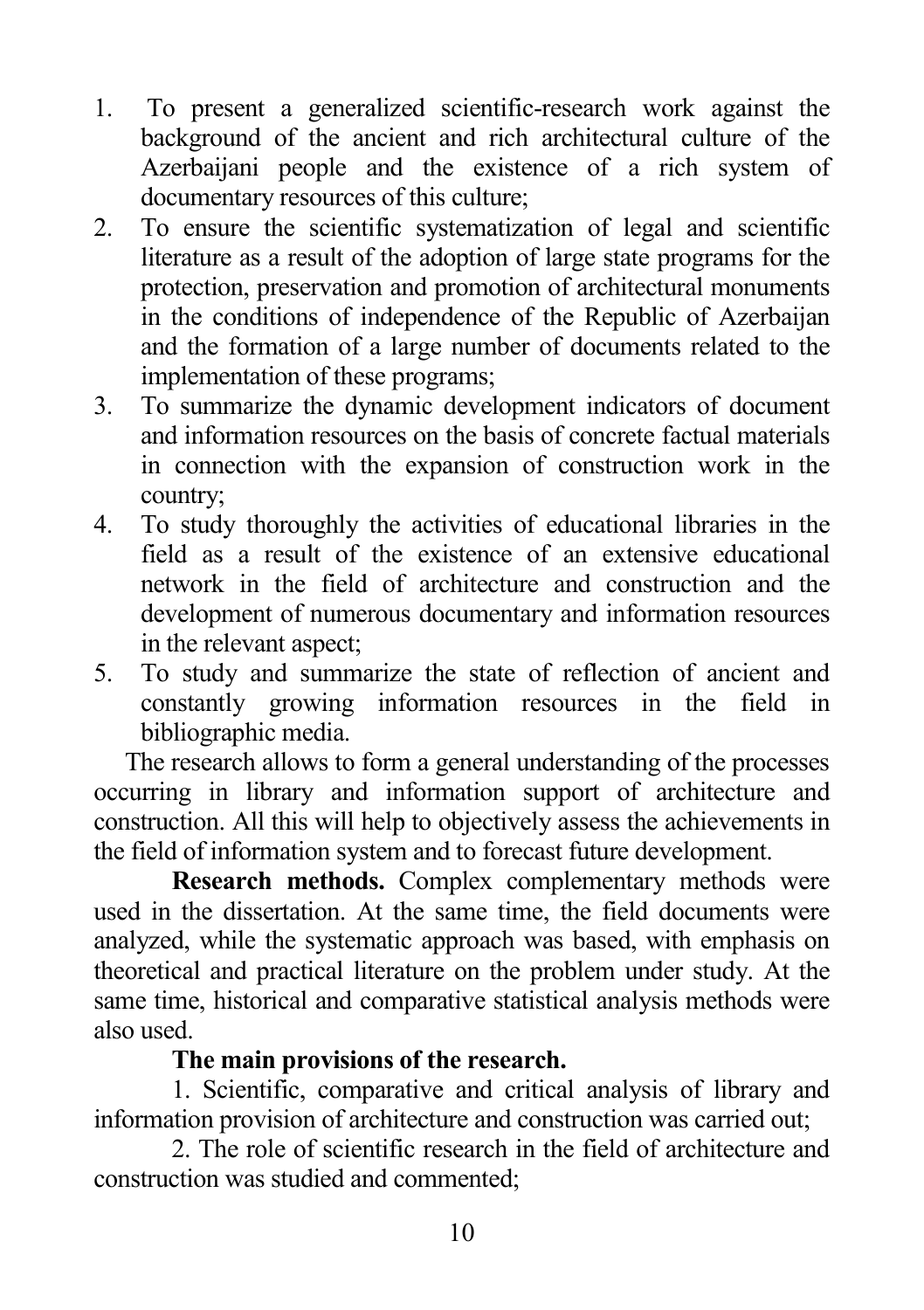3. A balanced development model of library and information resources in the field has been formed;

4. The main results of the activities of library and information institutions operating in the field were revealed by involving them in a comprehensive study;

5. Development directions and perspectives of documentinformation resources in the field have been identified.

**The scientific novelty of the research** is characterized by the following factors:

– The dissertation is a research work that summarizes the stages of development and formation of documentary information resources in the field of architecture and construction in Azerbaijan based on the introduction of numerous archival documents, factual and statistical materials in the scientific circulation for the first time.

– In the dissertation the state bodies operating in the field of architecture and construction, normative-legal acts in this area, documentary information resources in the funds of republican libraries in the field, bibliographic indexes in the field of architecture and construction, etc. detailed information about systematization.

– Problems in the research work, as well as in documentary resources in the relevant field were described in detail, deficiencies and shortcomings were revealed, their scientific-theoretical solutions were identified, prospects were identified and as a result, all of these were related to the national librarianship of Azerbaijan, also the impact of working professionals in architecture and construction field on document and information support is justified.

- The study, for the first time in Azerbaijan, analyzes and summarizes the structural and functional location, thematic and typological composition of documents and information resources in the field of architecture and construction, library-bibliographic and information system circulation issues.

**Scientific novelty, theoretical and practical significance of the dissertation.** The research is useful for researchers in the field of architecture and construction, specialists in the field, other groups of readers interested in the field, as well as those working in the field of library science, bibliography and information, and in general, library research, documentation, information management.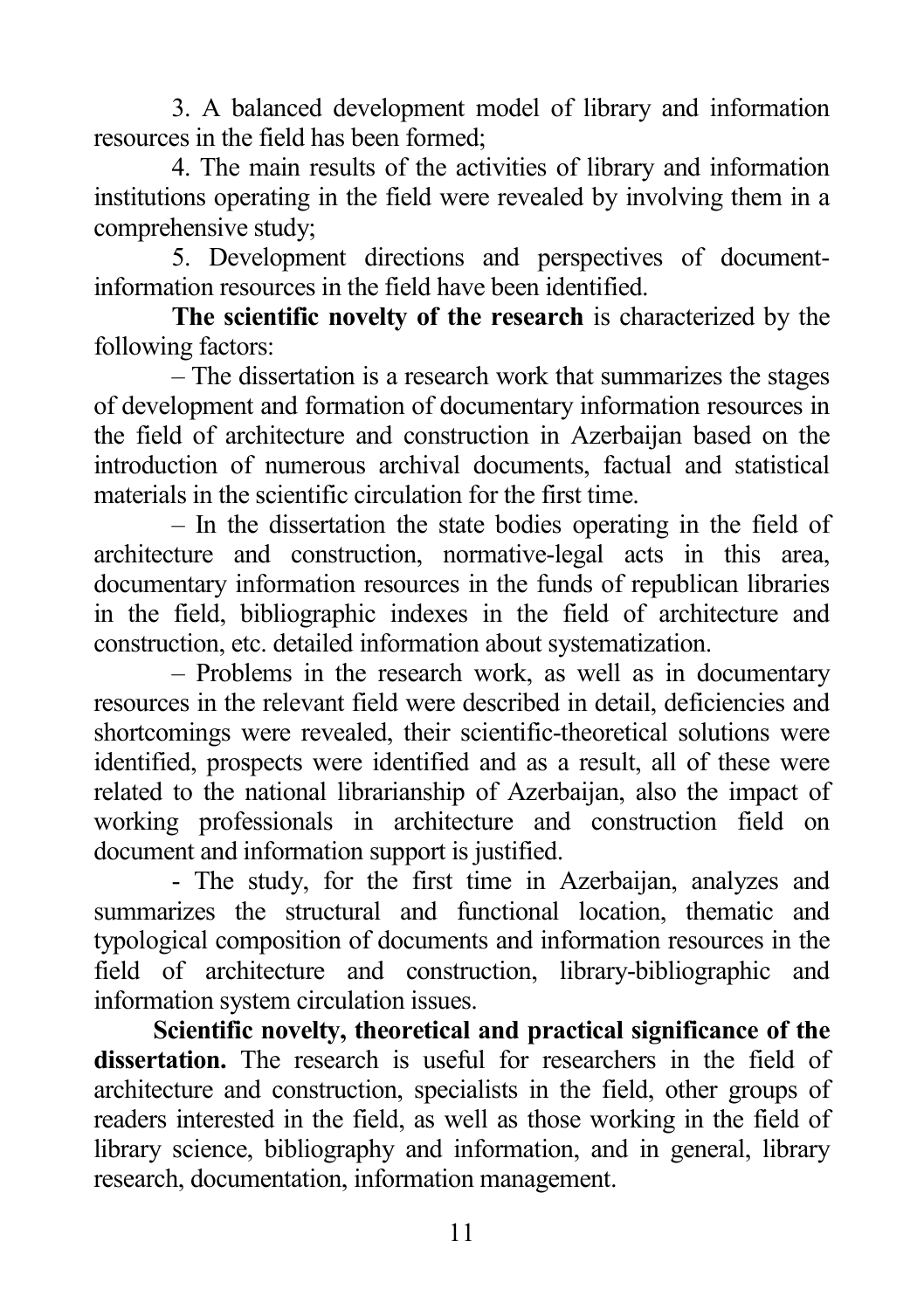The theoretical and practical significance of the dissertation is that the obtained results can be considered as a basic base for the general state of library-information resources in the field of architecture and construction, revealing existing problems, scientific-theoretical modeling, development directions and future prospects. The materials, clauses and results presented can also benefit researchers of both the construction and librarianship sectors.

**Approbation of research results:** The work was identified in the Central Scientific Library of ANAS, approved by the Scientific Council of the CSL (protocol №1) and the "Council on Problems of Library Science, Bibliographic science and Bibliology" (protocol  $\mathcal{N}_2$ 1). The main provisions and scientific results of the thesis are summarized in the author's 8 articles (2 abroad) and 4 (2 abroad) conference papers published in the scientific-theoretical journals and 1 monograph on the topic of the dissertation.

**Name of the organization where the dissertation was implemented.** The thesis has been carried out at the Institute of Manuscripts named after Mohammad Fuzuli of the Azerbaijan National Academy of Sciences.

**The structure and volume of the thesis.** The structure of the thesis has been determined in accordance with the aim and objectives of the study. The thesis is 151 pages, with introduction, 3 chapters, conclusion and bibliography. Introduction: 18.007, Chapter I: 85.356, Chapter II: 38.207, Chapter III: 73.209, Conclusion: 12.057 and total volume of work 226.836 (excluding tables, diagrams and reference list).

### **II. MAIN CONTENT OF THE DISSERTATION**

**The introduction** justifies the relevance of the topic, outlines the goals and objectives of the research, the main provisions submitted for defense, the scientific novelty and the practical significance of the work, the research methods and approbation.

Chapter I of the dissertation is entitled **"Stages of Creation and Formation of Information Resources for Architecture and Construction".** This chapter consists of two sub-chapters entitled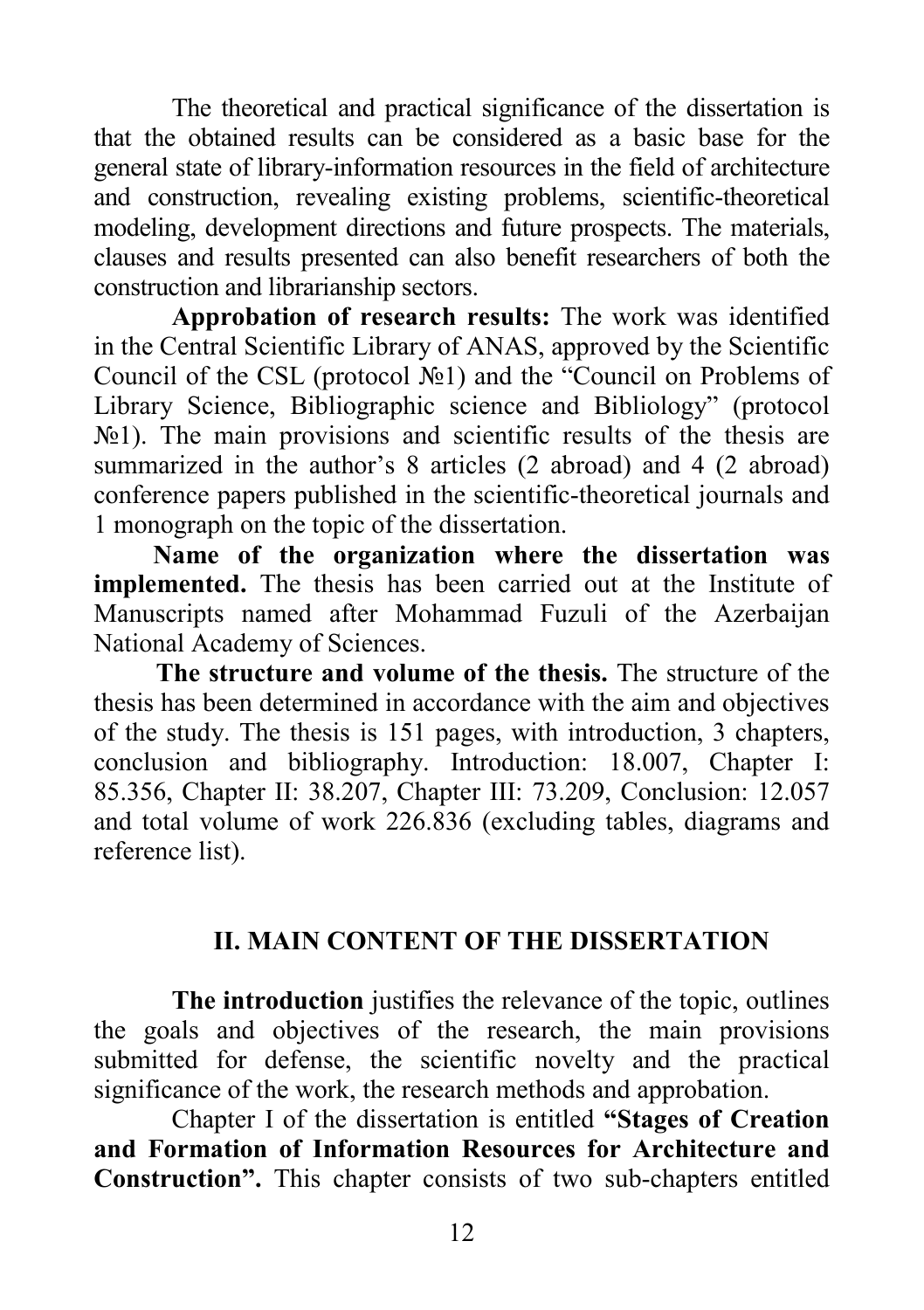### **"Creating Document-Database on the Site"** and **"Features of Library and Information Requirements for Architecture and Construction".**

This chapter shows that the creation of documentary information resources in the field has a very long history, and many foreign researchers and historians play a major role in its formation. Here I mainly gave information about the first researchers and their scientific works.

Construction is one of the oldest areas of human activity. The architectural monuments of our time represent the historical way of development, which covers thousands of years of Azerbaijani architecture and construction. Archaeological excavations, which have been planned since the middle of the last century, have been conducive to the fundamental study of the history of Azerbaijan's architecture. Also, records of travelers visiting our country from time to time have also contributed to the formation of information resources in the area.

The foundation of the study of ancient architecture of Azerbaijan was laid by D.A. Ahundov Doctor of science on Architecture. The architectural features of ancient settlements were first studied by him.

The first researcher of Gobustan archaeologist and ethnographer I.M.Jafarzadeh included 3500 rock figures in 1935- 1940, as well as information about other traces of ancient human activity. Scientists have since discovered and investigated more than 20 settlements and shelters, more than 40 burial-type burial sites and hundreds of new rock paintings.<sup>[9](#page-12-0)</sup>

Since the mid of the 20th century, archaeological expeditions have uncovered a large number of ancient settlements on the territory of Azerbaijan.

The oldest center of human life in Azerbaijan was discovered in the Azikh cave located in the southern slopes of the Lesser Caucasus in Karabakh. A paleontological camp was discovered in 1960 by an Azerbaijani archaeologist Mammadali Huseynov in this complex of six caves near Azik village of Fuzuli district.

<span id="page-12-0"></span> <sup>9</sup> Джафарзаде, И.М. Гобустан / И.М. Джафарзаде – Баку : Элм, – 1972. – 198 c.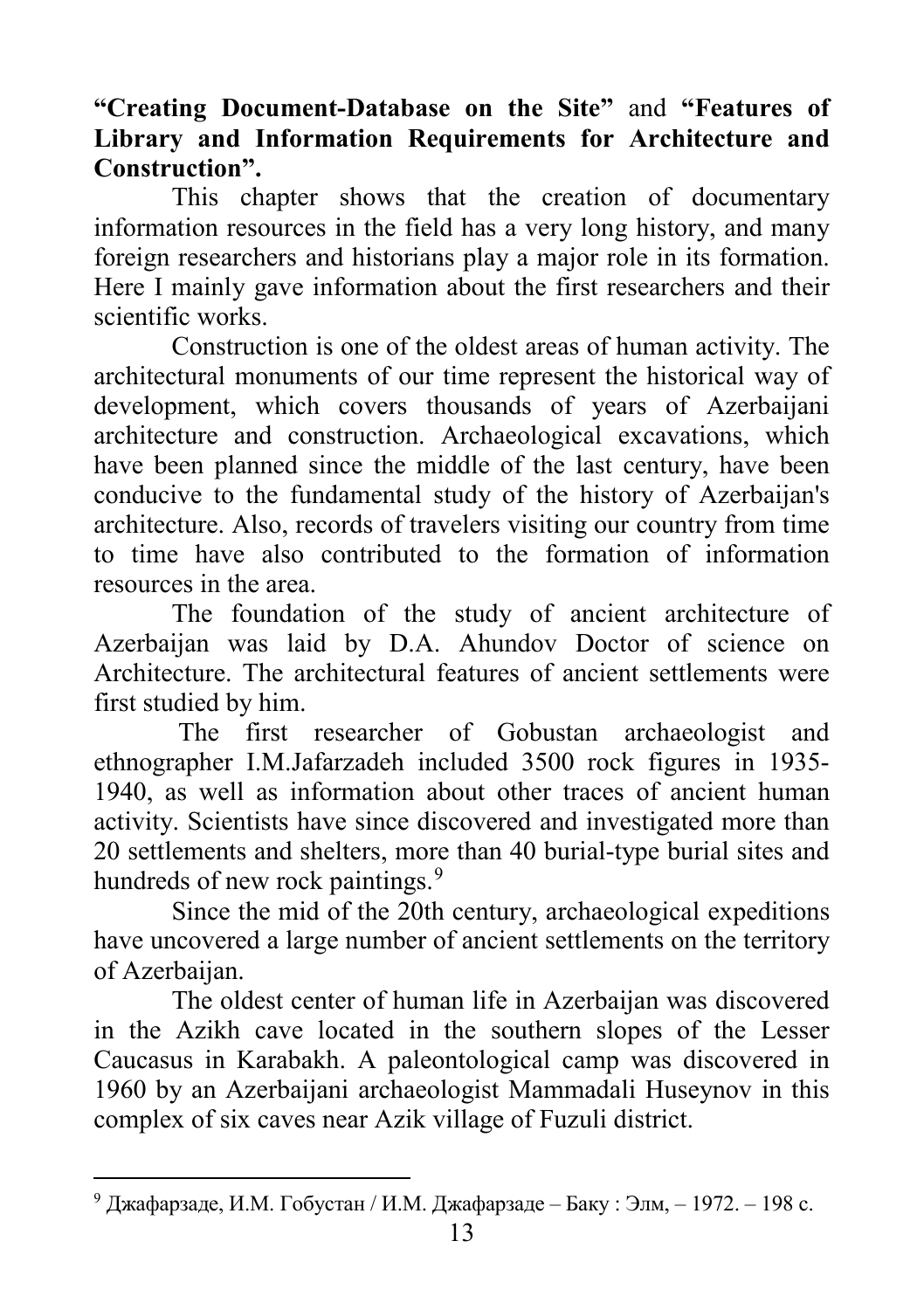The first researcher of Azerbaijan's cyclopic monuments, academician I.I.Meshchaninov, has registered a cyclopic tower in 1927 in Dashkesan region. The study of ancient monuments of this type is reflected in I.M. Jafarzadeh's work "Cyclophic Buildings of Azerbaijan", which provides information about 59 monuments. (154). Recently, the cyclopic structures have been the subject of research by a number of Azerbaijani architects. So far, 139 such devices have been discovered.[10](#page-13-0)

The defense architecture of Azerbaijan was studied by VI Karimov. He conducted dozens of physical examinations of the monument, gave them a classification and developed sketches of their reconstruction. He has compiled a list of ancient Azerbaijani defense facilities. The limited resources of the written sources make it difficult to study ancient cities and settlements. Therefore, the results of archaeological excavations, which provide important material evidence of the life of cities and settlements of the Caucasus Albania, are of particular importance.

Researchers began to pay special attention to the study of archeological monuments in the late 19th and early 20th centuries. However, the ancient material and cultural items found in Azerbaijan in the 19th century were transported to museums in Tbilisi, Moscow, St. Petersburg and Paris.

Since 1958 extensive archaeological excavations have been carried out in Azerbaijan to study the history of Azerbaijan, especially the Caucasus Albania. The works of ancient authors - Strabon, Plutarch, Ptolemy, Dion Cassi and others contain extensive information about ancient architecture of Azerbaijan.

Movses Kaghankatvatsi's work "History of Albania" has a great importance in the study of architecture and construction of the antiquity.

Most of the medieval monuments, important in the history of Azerbaijan's architecture, are religious buildings. These include mosques, temple complexes, churches, etc. Due to the advent of Islam, great importance was given to the construction of mosques in Azerbaijan in order to adhere to the Muslim traditions.

<span id="page-13-0"></span> <sup>10</sup> Джафарзаде И.М. Циклопические сооружение Азербайджана. Баку : Элм, 1972 (№167)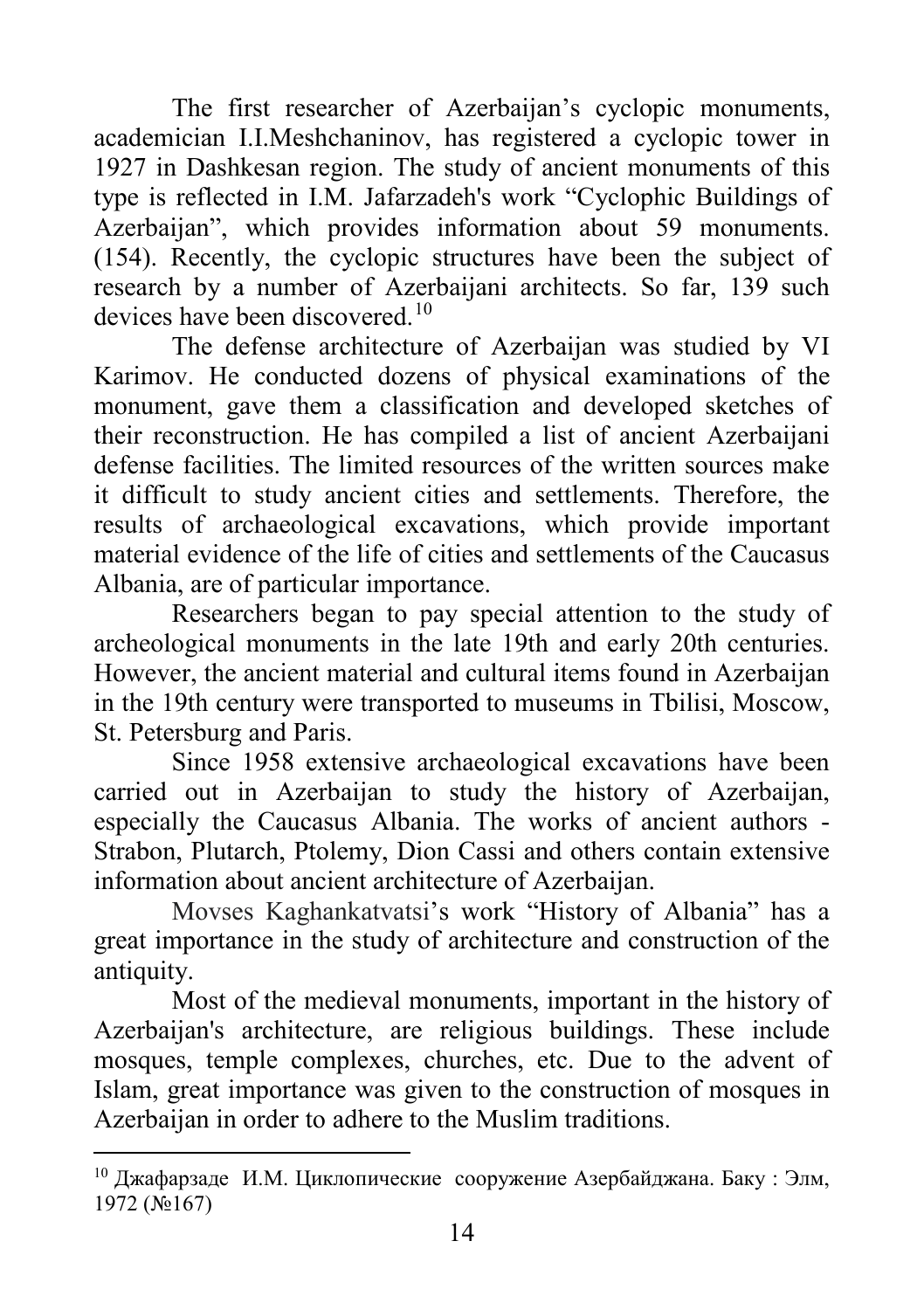Among the first researchers of religious buildings can mention the names of C.Alexandrovich, prof. V.A. Zummer, M.I. Artomonov and others. The work of these outstanding researchers contains certain information.

From the point of view of urban planning, there are very few materials about Azerbaijani cities in this period. Nevertheless, the information provided by Ibn al-Asir, Hamdullah Ghazwini, Rashidaddin, Vassaf, Abdrashid Bakuvi and other travelers and geographers is of great importance in exploring the history, architecture and construction of cities. The information about the 12th-14th-century monuments of Azerbaijan is mainly known from written sources and the results of archeological excavations in the republic.

It is difficult to find travelers who have been in Azerbaijan but have not described the caravanserai. There are valuable notes on the description of caravanserai and their importance by H.Gazvini, Rashidaddin, I.Berezin, I.Lerkh and others.

Information about 19th-century architectural monuments in Azerbaijan was not accidentally transmitted, reflected in the articles and articles of a growing number of local researchers and scholars, visitors, ambassadors and military personnel visiting the area. The services of artists, architects, as well as civilian and military representatives from Russia, especially in the study of existing monuments and in measuring, must be emphasized. Among these, the measurements carried out under the leadership of Colonel H. Truzson, a military engineer and topographer can be considered commendable. An example of this is the measurements made by the Shirvanshahs complex in the Palace building in 1807. At the same time, according to an 1827 document on the preservation of historical and cultural monuments, it was necessary to collect information on all buildings in Icheri Sheher. This document required information about the building who and when was built, its architectural features, the current state, and so on. It was prohibited to disassemble historical buildings.<sup>[11](#page-14-0)</sup> Outstanding Orientalists Ch.Fren, B.Dorn,

 $\overline{a}$ 

<span id="page-14-0"></span><sup>11</sup> Ağazadə R., İbrahimli Y. Azərbaycan memarlığı: inkişaf yollarında. – Bakı, Şərq-Qərb. – 2013. – 384 s.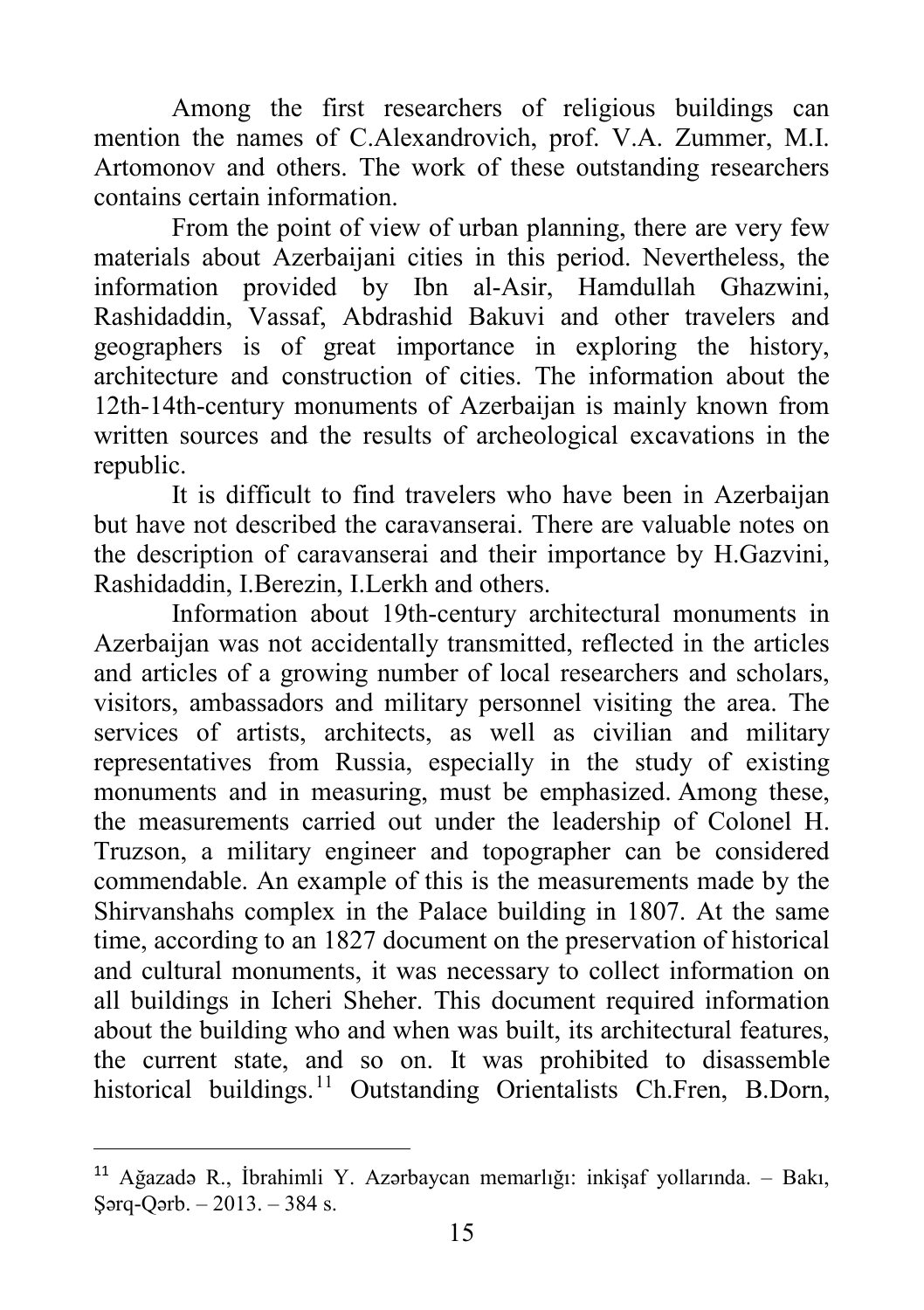I.Berezin, N.Khanikov made great efforts to study the cultural heritage of Azerbaijan, including architecture.

The study of Azerbaijani monuments until the middle of the 19th century was mainly focused on the collection and uncovering of existing materials about monuments. The peculiarities of the architectural heritage of Azerbaijan, the artistic and constructive aspects of the monuments, and, finally, the disclosure of theoretical problems of the architectural traditions, remained a little outside.

There is a great deal of literature on the problems of modern<br>cture development. Their authors made a significant architecture development. Their authors made a contribution to the study of the dynamics of modern architecture in Azerbaijan during the 1920-2010s and the nature of its development.

In parallel with the extension of the experience of architecture and urban planning in Azerbaijan, systematic scientific research was also carried out. As a result, the country's architecture has been extensively studied so far. Discovering valuable architectural heritage of the Azerbaijani people in large-scale works of S.A.Dadashov, M.A. Huseynov, L.S. Bretanitsky, A.V. Salamzadeh, G.M.Alizadeh, E.A.Gasimzadeh features of the evolution of creative searches and the features of architectural planning in this period.

For a long time, the issues of bibliographic information support of architecture have been studied in other bibliographic disciplines. However, in the last quarter of the 20th century there was a need to distinguish bibliography of architecture as an independent field of bibliographic sciences and this direction was formed.

Architectural bibliography is closely linked to the areas of science and practice which it is close to. The documents available in this area can be distinguished by a number of features. The content and direction of development of scientific research on architecture also influences the content of documents in this area. This development is primarily due to the dynamics of the development of architectural science itself. The dynamics of architecture development are constantly changing and evolving. Sometimes over a period of time, rapid improvement and development in a separate area is noticeable. Of course, the flow of documents in this area is also increasing.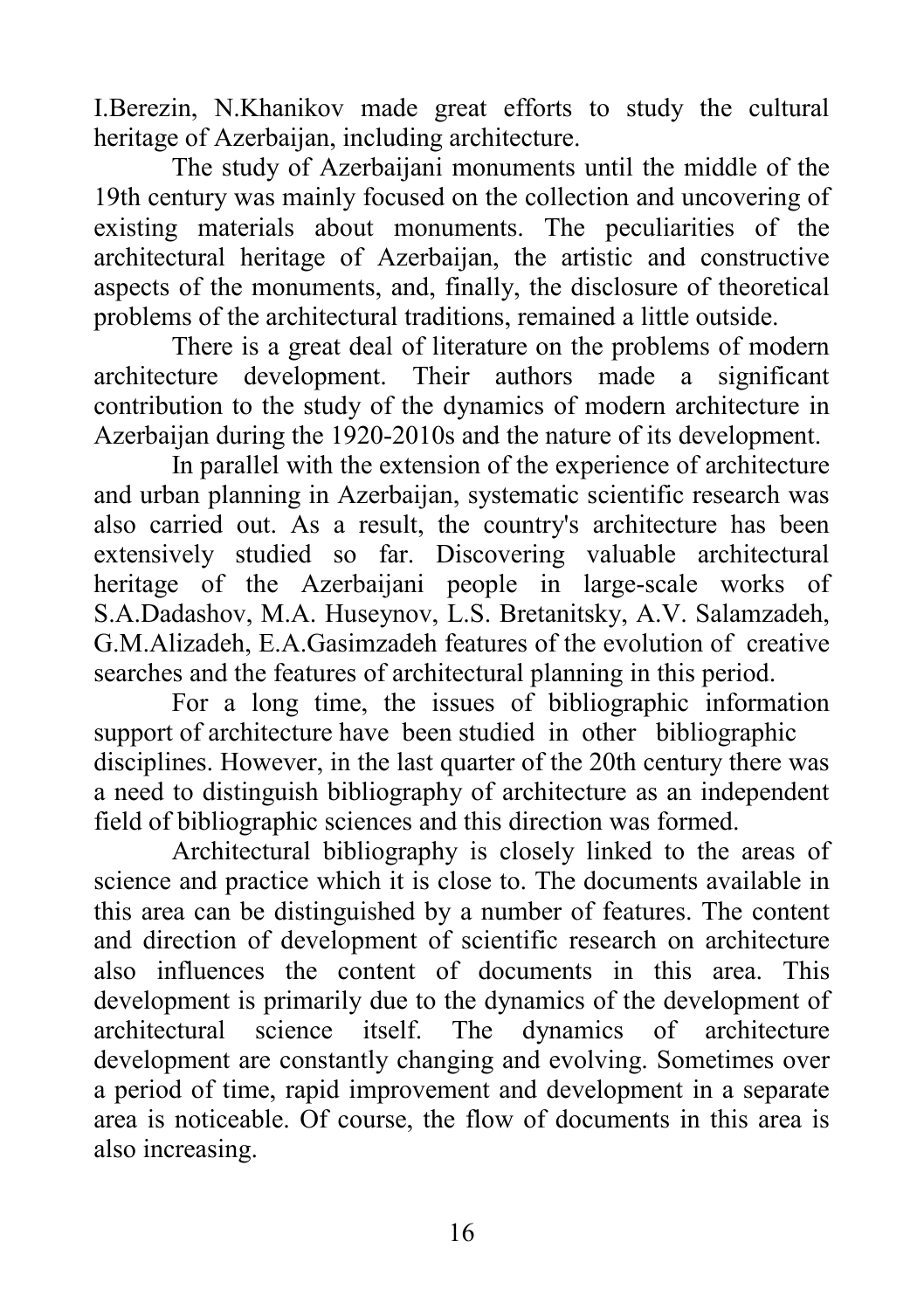Another characteristic feature of architecture is that the specifics of question literature, vocabulary and encyclopedias are very high in the flow of documents in this area. For example, scholars make extensive use of questionnaires in the field of restoration and reconstruction of monuments, technical passports of the field, various tables and schemes.

Due to the research, it became clear that the architecture of the Azerbaijani architecture can be classified into the following types:

a) Studies devoted to the history of Azerbaijani architecture:

The main purpose of these works is to thoroughly study and evaluate the past architectural heritage, to identify the future ways of its development based on the progressive traditions of our architecture. Such works are usually devoted to the history of architecture, to different periods and to the history of the development of architectural schools.

Such works, considered to be a serious research work in the study of the history of Azerbaijani architecture, are of particular importance in the documentary mass of our architecture due to the issues covered, the rich material and the richness of the content.

The main purpose and function of each of the works (monographs) devoted to the history of Azerbaijani architecture is to demonstrate the architecture of our people in the whole process of development.

b) Scientific critical works on the problems of creativity in architectural art in Azerbaijan:

Books devoted to theoretical problems of architecture in Azerbaijan make up the majority of the documents in architecture field. These include critical works of deep scientific research to assist in the development of the architecture of the relevant period, analyzing, detailing the main creative issues of modern architecture, public content, form, crafts, style issues, etc. in architectural creativity publications covering problems.

In the documentary and information space of Azerbaijani architecture, dozens of such works have emerged during the historical development stages of architecture: this rich theoretical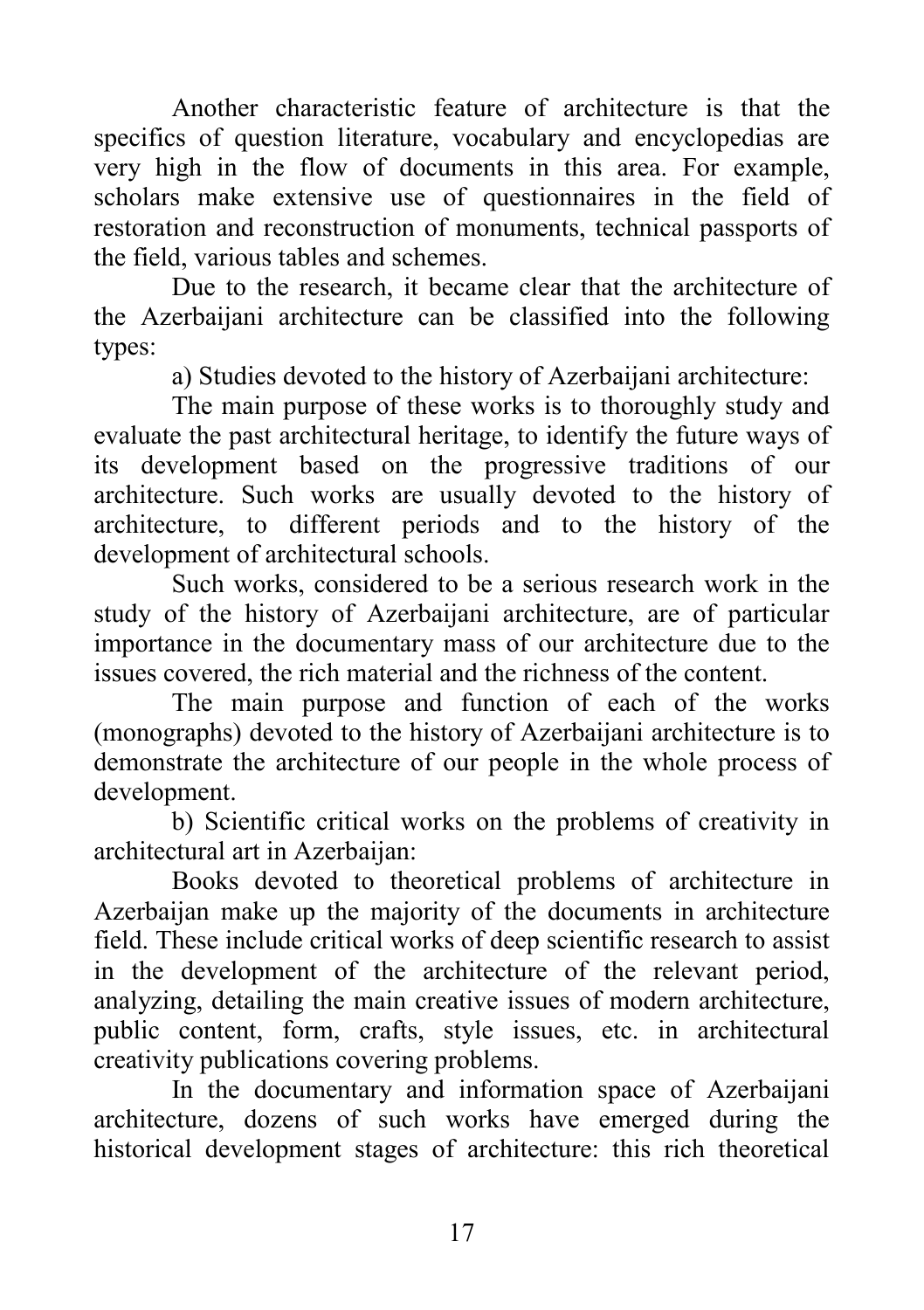heritage written by prominent architects and young researchers has been closely involved in the development of Azerbaijani architecture.

c) Monographs on separate representatives of Azerbaijani architecture:

In this type of material, depending on the personality, position and role of the art in the history of the work, the main directions of its period, life and creativity, the scientific heritage, the stages of development of its creativity are summarized.

The personal bibliographic indexes devoted to separate representatives of Azerbaijani architecture can also be considered as an important library-information resource in the field of architecture.

d) Information documents:

Documents that are informative in nature include scientific, mass, factual, etc., in relation to one or the other sciences, fields of knowledge and persons. documents reflecting information (encyclopedias, dictionaries, reference books, etc.).

As in all areas, the effectiveness of scientific and practical activities in the field of architecture depends on the provision of information. The increase in the flow of documents on architecture, the intensification of library and information needs has necessitated the creation of new methods and technologies of bibliographic activity in this field, including bibliographic support.

The culture of the Azerbaijani people with deep and different historical roots is a complex and inseparable part of world culture. Azerbaijani scientists have made invaluable contributions to the study and systematization of these roots. Their works have led to the separation of the architectural heritage of Azerbaijan from scientifically unfounded, unscientific concepts that deny the originality of the cultures of different peoples, outside of time and space, as well as of an indeterminate nature.

One of the most beautiful and undoubtedly remarkable events in the medieval architectural history of Azerbaijan is the artarchitectural schools: Nakhchivan, Tabriz, Aran and Shirvan-Absheron schools. The issues of their research and disclosure have become the object of research of a number of scientists.

More detailed features of medieval architectural schools of Azerbaijan, analysis of their origin and formation, as well as issues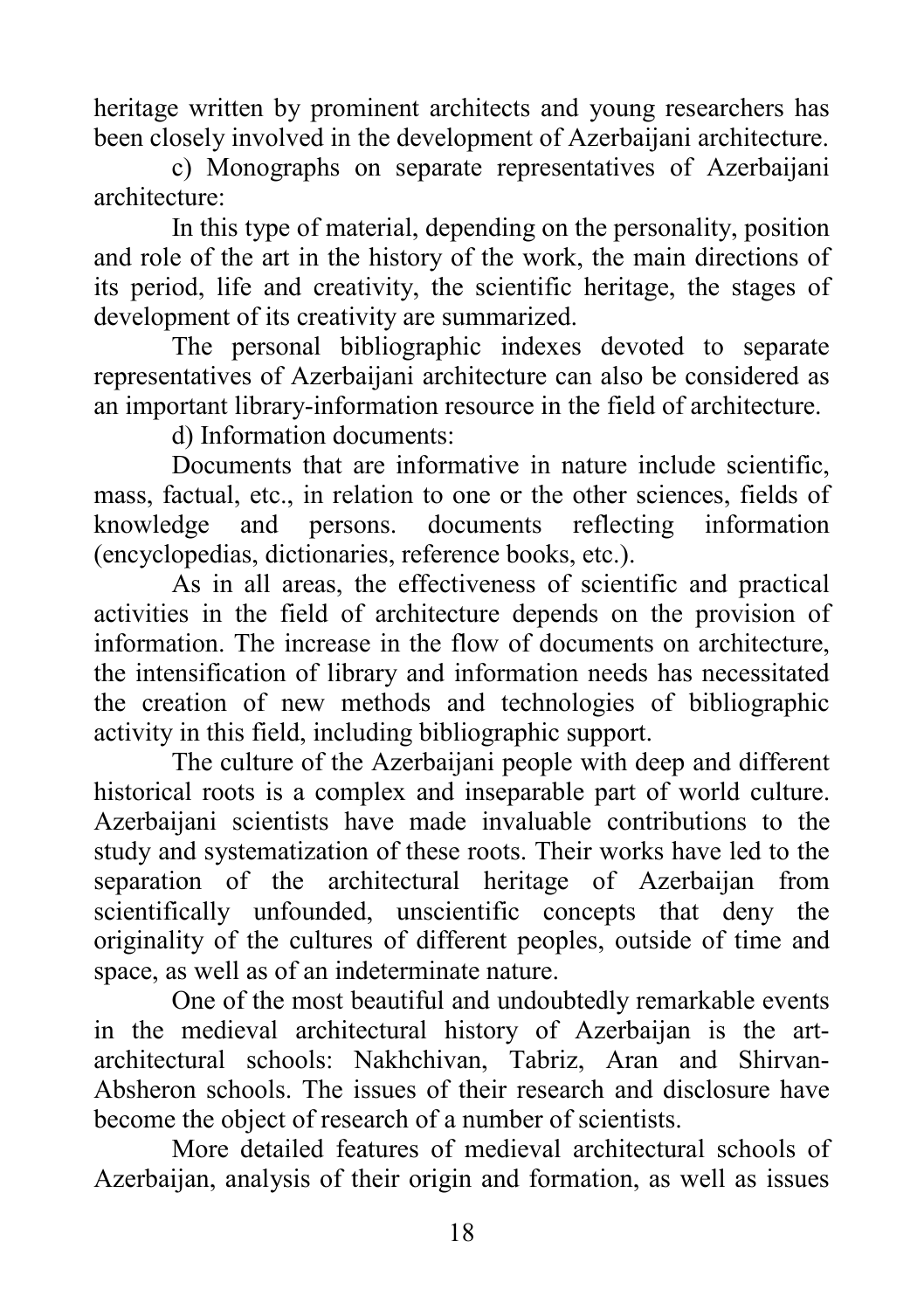related to the interaction of these schools and the work of master architects was given in the works of L.S.Bretanitsky, a prominent guide and specialist in Azerbaijani architecture.

Later, in the works of A.V.Salamzadeh, one of the great researchers of the architectural history of Azerbaijan, the assumptions about the boundaries and formation of the Aran school of architecture were revealed and substantiated. In the works of J.A. Givasi<sup>[12](#page-18-0)</sup>, a more detailed analysis of the establishment, formation process and architectural relations of the Tabriz School of Art and Architecture is shown.

Due to the breadth of the problem under study and the impossibility of covering all its aspects, the practice of considering more important issues related to it is an attempt to reveal the littleknown pages of medieval Azerbaijani cultural history, to justify and specify some previously assumed hypotheses.

In addition to special literature on the history of medieval Azerbaijani architecture (works of Y.A.Pakhomov, S.Dadashov, M.Huseynov, L.S.Bretanitsky, A.V.Salamzadeh, D.A.Akhundov, A.G.Mamikonov, K.M.Mammadzadeh and others), Russianspeaking authors (Q.A.Pugachenkova, M.S.Bulatov, V.I.Beridze, V.L.Voronina, V.A.Kuznetsov, L.P.Semyonov and others), as well as foreign authors (A.Poup, O.Aslanapa, O.Arik, A.Godar, U.Sozen and others) works devoted to the study of the architectural history of other provinces of the Near and Middle East were used.[13](#page-18-1) In order to fully understand the various aspects of the establishment and formation of these relations, as well as to substantiate the ideas put forward in this case, the works of historical science in the neighboring regions were involved. This includes general history, art history, archeology, ethnography, epigraphy, etc. (works of R.M.Mahammadova, S.Hajiyeva, B.A.Kaloyev, M. Neymat, A.A.Alasgarzadeh, L.I.Lavrov, Y.I.Krupnov, A.R.Shahseyidov, V.A.Nilsen and others), as well as a number of medieval chronicles,

<span id="page-18-0"></span> <sup>12</sup> Cəfər Əli oğlu Qiyasi [Biblioqrafiya]/ tərt. ed. İ.Səfərov; Mərkəzi Elmi Kitabxana. – Bakı: Elm, –2003. – 140 s.

<span id="page-18-1"></span><sup>13</sup> Керимов, В.И. История развития оборонительного зодчества Азербайджана с древнейших времен до XIX века / В.И. Керимов – Баку: Нафтапресс, – 2007. -302 с.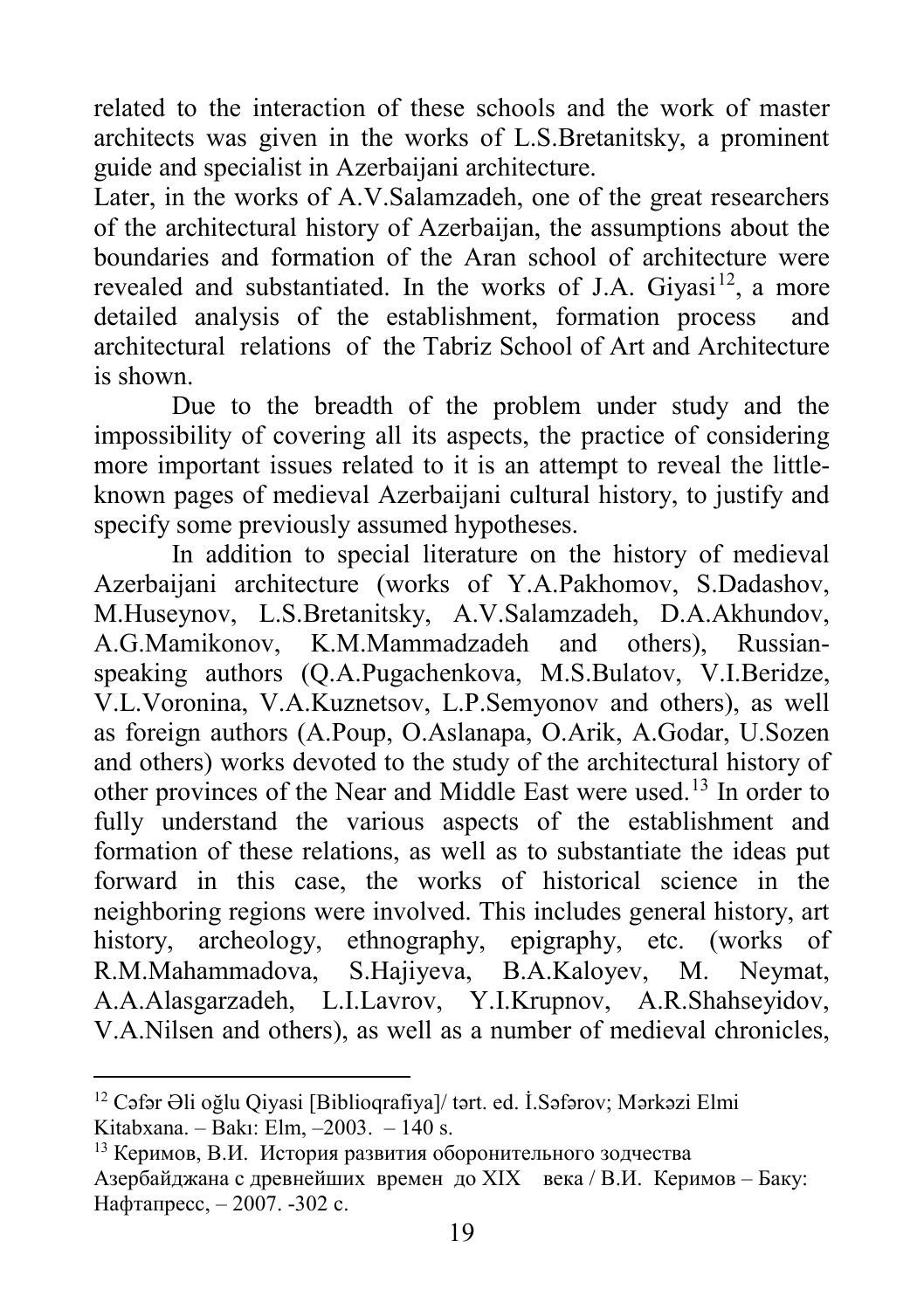descriptions and information of Russian, European and Arab travelers of the XVI-XIX centuries (Bakuvi, Hamdullah Qazvini, Guillaume de Rubruck, Plano Carpini, Rui Gonzalez de Clavijio, Peter Simon Pallas, Nikita Bichurin, Ivan Beryozin and others).<sup>[14](#page-19-0)</sup>

Scientific works created by specialists in the field play an important role in meeting the library and information needs in architecture and construction. There are many scientific works in this regard.

Doctor of Philosophy in Architecture Gadir Aliyev's scientific work "Harmony in the works of architect Ajami Nakhchivani" is important as the first and valuable monographic study dedicated to the life, activity and art of the great architect, founder of the classical Azerbaijani school of architecture Ajami Abu Bakr oglu Nakhchivani.[15](#page-19-1)

The writing of the monograph of Doctor of Philosophy in Architecture Gadir Aliyev "Harmony in the works of Architect Ajami" in Nakhchivan, the homeland of Ajami Nakhchivani, created conditions for the author to study local materials more deeply and comprehensively.

The monograph "Harmony in the work of Architect Ajami" is a valuable contribution for art critics, architects, builders, philosophers, teachers and students who have dedicated their lives to this field.

The study of the architectural history of Azerbaijan in the 19th-20th centuries is connected with the name of Shamil Fatullayev.

Sh.Fatullayev is the author of more than 100 researches and 9 monographs on the main architectural styles and national architectural traditions. The "Architectural Encyclopedia of Baku" and a number of other fundamental works of the scientist were translated into foreign languages and published in prestigious scientific publishing houses and were met with great interest by the scientific community. He has always worthily represented

<span id="page-19-0"></span> <sup>14</sup> Məmmədova, G.H. Azərbaycan memarlıq tarixi. Orta əsrlər memarlığı (VIII-XIV əsrlər) [5 cilddə] / G.H. Məmmədova, Z.G. Məmmədova – Bakı: Şərq-Qərb,  $c.2 - 2013 - 316$  s.

<span id="page-19-1"></span><sup>15</sup> Əliyev, Q.Ə. Memar Əcəmi yaradıcılığında ahəngdarlıq / Q.Ə. Əliyev. – Bakı: Şərq-Qərb, –2007. –160 s.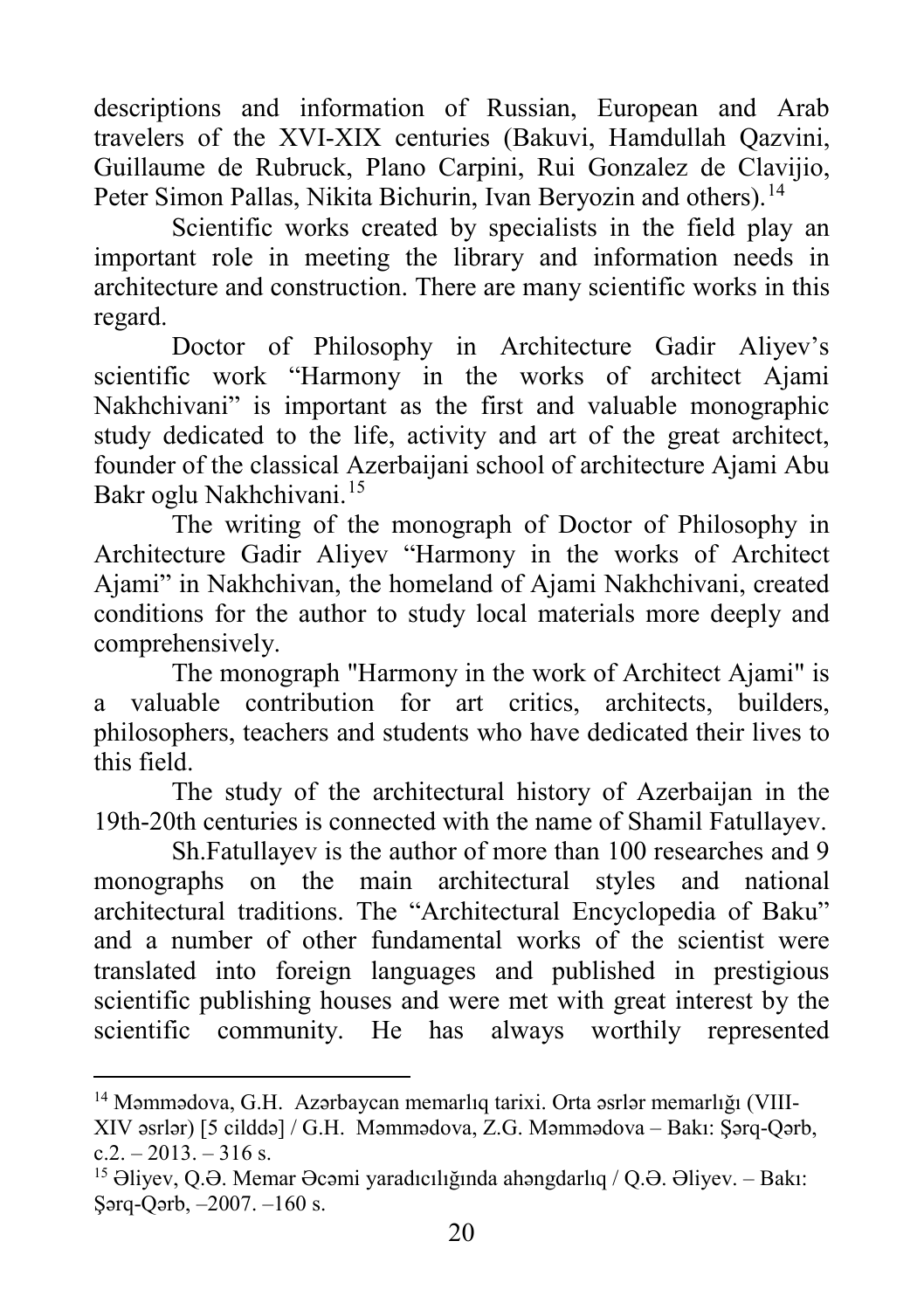Azerbaijani science with his comprehensive reports on topical issues of architecture and urban planning at prestigious international symposiums and conferences.

Under the leadership of the scientist, 15 candidates of sciences and 4 doctors of sciences were trained.

"Urban planning architecture of Baku in the XIX-XX centuries", "Urban planning and architecture of Azerbaijan in the XIX-XX centuries"[16](#page-20-0), "Azerbaijani mosques", "Iranian cities in the Gajar period"<sup>17</sup>, "Baku architectural encyclopedia"<sup>18</sup>, "Absheron architecture"<sup>[19](#page-20-3)</sup>, "Architect-Mashadi Mirza Gafar Ismayilov"<sup>[20](#page-20-4)</sup>, "Baku architects"[21](#page-20-5) and other monographs are a valuable source for the architectural history of Azerbaijan.

**Chapter II** is entitled **"Status of placement of library and information resources in the field of architecture and construction".** This chapter includes two sub-chapters entitled "Structural analysis of library and information infrastructure in the field" and "Sectoral structure of library and information resources".

"Baku State Project", "Azerbuildingproject", "Azergovproject", "Azerarchitectproject", "Bakumetroproject", "Oilgazproject", "Scientific-research and project named after S.A. Dadashov", Azerkimya" State Design Institutes, Azerbaijan Construction and Architecture Research Institute and Azerbaijan University of Architecture and Construction have played a great role in the development of design and construction in the country.

The emergence and formation of document-information resources in the field of architecture and construction of our republic

<span id="page-20-0"></span> <sup>16</sup> Fətullayev, Ş.S. Bakının Memarlıq Ensiklopediyası / Ş.S. Fətullayev. – Bakı: Şərq-Qərb, – 2013. – 528 s

<span id="page-20-1"></span><sup>&</sup>lt;sup>17</sup> Fətullayev, Ş.S. 19-20-ci əsrin əvvəllərində Azərbaycanda şəhərsalma və memarlıq / Ş.S. Fətullayev. – Bakı: Şərq- Qərb, – 2013. – 480 s.

<span id="page-20-2"></span><sup>18</sup> Fətullayev, Ş.S. Qacarlar dövründə İranda şəhərsalma və memarlığın inkişafı / Ş.S. Fətullayev. – Bakı: Şərq-Qərb, – 2013. – 296 s.

<span id="page-20-3"></span><sup>19</sup> Fətullayev, Ş.S. Abşeron memarlığı / Ş.S. Fətullayev. – Bakı: Şərq-Qərb, – 2013.  $-476$  s.

<span id="page-20-4"></span><sup>20</sup> Fətullayev, Ş.S. Qafar İsmayılov / Ş.S. Fətullayev. – Bakı: Şərq-Qərb, –  $2013. - 80$  s.

<span id="page-20-5"></span><sup>21</sup> Fətullayev, Ş.S. Bakı memarları 19-cu əsrin sonu – 20-ci əsrin əvvəlində / Ş.S. Fətullayev. – Bakı: Şərq-Qərb, –  $2013. - 356$  s.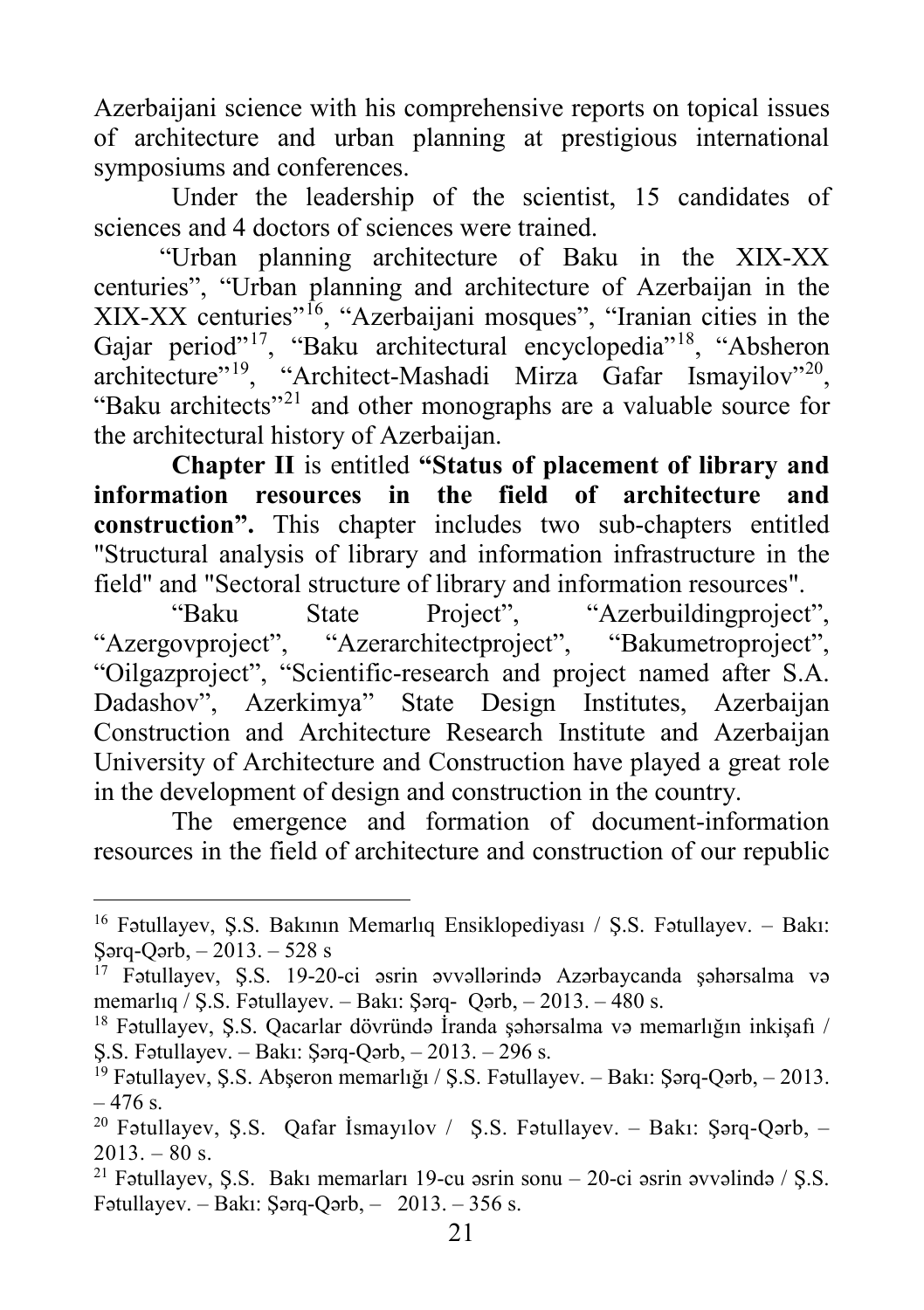was possible due to the activities of these project institutes. Each of them had huge libraries and fully provided specialists with document and information resources.

An appropriate structure has been created in our country to improve construction norms, rework and re-design design norms left over from the former Soviet era and lost their essence.

The location of library and information resources on architecture in Azerbaijan is one of the important factors for the organization of scientific research in the field of architecture and bibliographic research in this field.

Scientific-research activity on architecture in our republic is organized on the basis of sectoral-administrative division. Based on this division, the following components can be distinguished:

- Institutions and structural units within the State Committee for Urban Planning and Architecture engaged in scientific research in this field;

- Institutions and structural units under the Ministry of Culture and Tourism engaged in architectural research;

- Institutions and structural units under the Ministry of Emergency Situations engaged in architectural research;

- Institute of Architecture and Art of the Azerbaijan National Academy of Sciences;

- Architectural departments (faculties) operating in public and private higher education institutions of Azerbaijan;

- Institutions and structural units engaged in architectural research in architectural non-governmental organizations and private research institutions;

- Institutions and structural units engaged in architectural research at production (business) enterprises, etc.

As can be seen, the institutions conducting scientific research on architecture in our country are very diverse in terms of sectoral and administrative division. Each of them performs two main functions in the field of document communication in this area. That is, they both generate (create) and use (consume) information in the form of a document on the field.

The Central Scientific Library is a custodian of rich scientific literature, an excellent documentary fund on architecture, a source of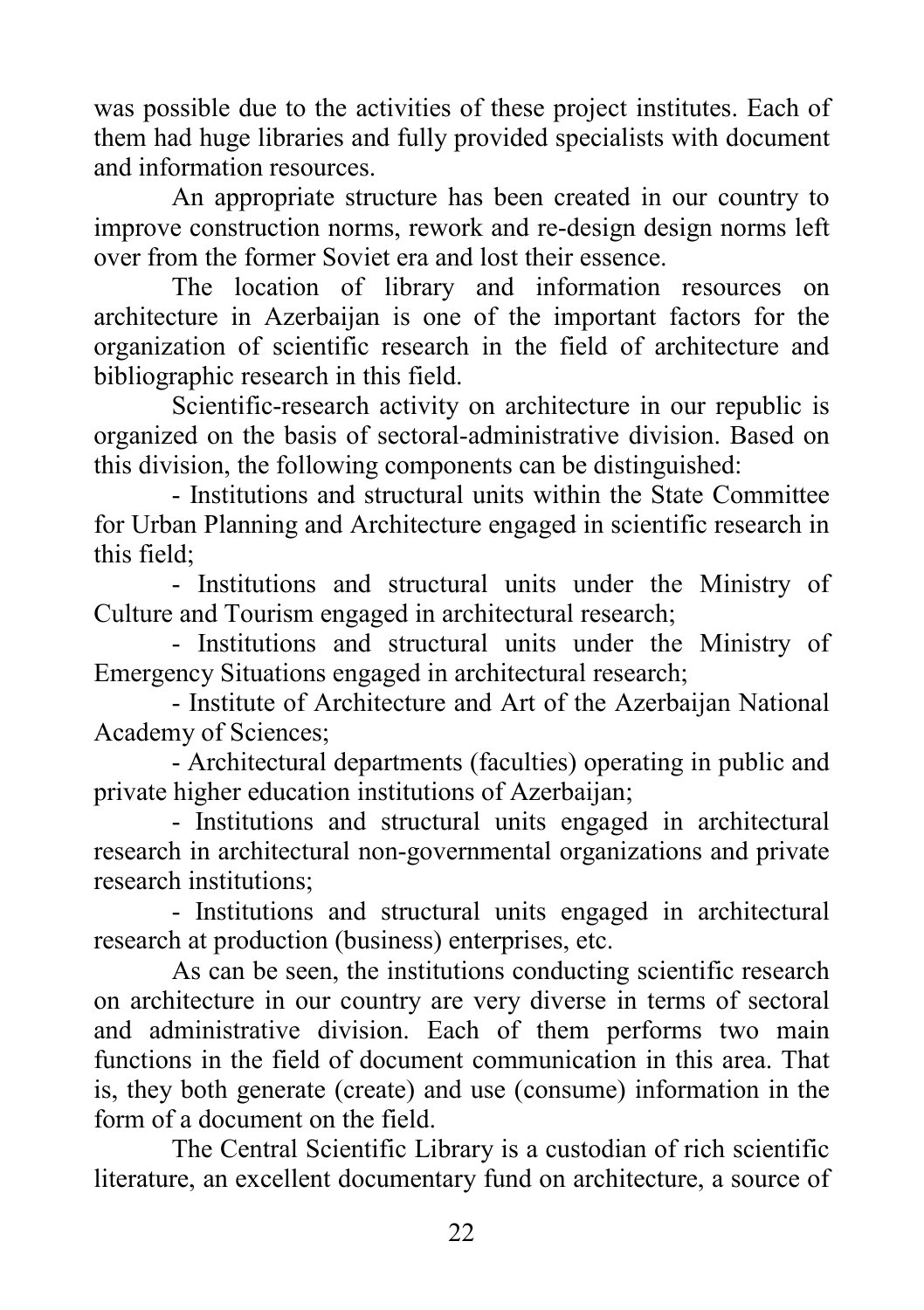development of scientific thought, as well as an integral part of the infrastructure of architectural science. The Central Scientific Library has played a great role in the development of Azerbaijani science and architecture, training of scientific personnel, specialists and professional architects during its activity for about 90 years.

Today, the Library as a magnificent book temple is the largest scientific library in the country in the fields of natural sciences, technology, social, economic and architecture, and currently has a fund of more than 4 million information resources in 50 languages. This rich treasure includes scientific monographs, rare and valuable publications, dissertations, periodicals, maps and atlases, information publications, fine arts materials and electronic publications published in the languages of Azerbaijan, Eastern and European peoples from the Middle Ages to the present day, reflecting various fields of science and architecture.

According to the decision of the Presidium of the Azerbaijan Academy of Sciences, the Library has been preparing personal bibliographic indexes from the series "Figures of science and culture of Azerbaijan" since 1964, dedicated to the scientific achievements of Azerbaijani scientists, as well as prominent architects, their life and work. In the 60s and 70s of the last century, bibliographic indexes of prominent architects such as "S.Dadashov", "A.Gasimzadeh", "M.A.Useynov" and others were prepared.

During this period, the Library has prepared about 100 personal bibliographic indexes, including "Sh.Fatullayev", "J.Giyasi", "R.Afendiyev", "K.Kerimov", "A.Salamzadeh", "J.Jafarov" and others.[22](#page-22-0)

**Chapter III** is entitled **"Library-information support system for specialists in the field of architecture and construction".** This chapter includes two sub-chapters entitled "Features of the organization of information services for field specialists" and "Ways to improve library and information activities in architecture and construction".

In this section, I have studied the fund of several libraries of the republic in terms of the volume of available document-information resources in the field of architecture and construction and analyzed the

<span id="page-22-0"></span> <sup>22</sup> <sup>A</sup>zərbaycan Milli Elmlər Akademiyası Mərkəzi Elmi Kitabxanasının 2010-2014 cü illər üzrə hesabatları.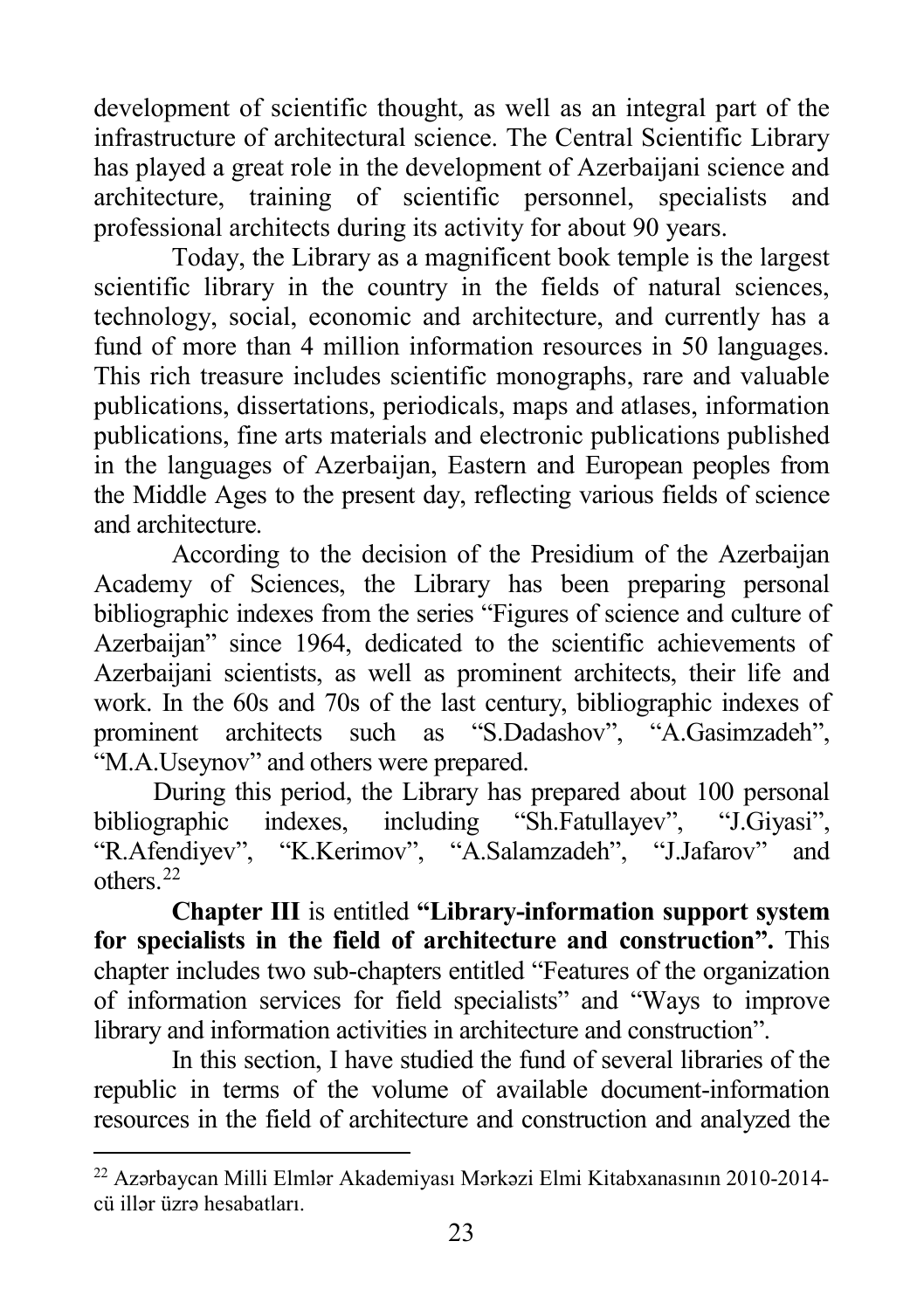statistical indicators obtained. My research was mainly in the libraries of ANAS CSL, Named after M.F.Akhundof Azerbaijan National Library.In modern society, informatization is gaining global scale as a process of creating optimal conditions for meeting information needs based on the formation and use of information resources.

Finally, in the **Conclusion** section of the dissertation, I tried to summarize the results obtained during the research. I think that in order to integrate document-information resources in the field of architecture and construction in Azerbaijan into world information resources, to meet world standards and modern requirements, it is expedient to address the following issues:

Compilation of general bibliographic index of all types of information carriers (books, newspapers and magazines, projects (drawings), albums, etc.) published in the field of architecture and construction of the Republic;

- 1. Creation of a constantly updated electronic version of the bibliographic index to be compiled;
- 2. 2. Inclusion of permanent information from all regions of the republic in electronic resources and their use for general readers;
- 3. Application of bibliometry;
- 4. Establish a staff of highly qualified librarians and field specialists to implement the above.

The effective development of any science within the existing paradigm of science requires factual or empirical material to which quantitative calculation of certain qualitatively selected features of an object or process is concerned.

The most progressive way to optimize the formation of the fund is to conduct bibliometric analysis. The information obtained from this analysis allows us to assess the effectiveness of the use of the fund and the information value of various types of documents.

It is advisable to use bibliometric indicators and reports in the field of architecture and construction. Thus, bibliometry is a set of methods used to measure text and information. Bibliometric methods are widely used in the field of library and information sciences. From the point of view of historical-chronological and publishing history, they play an invaluable role in many researches and studies.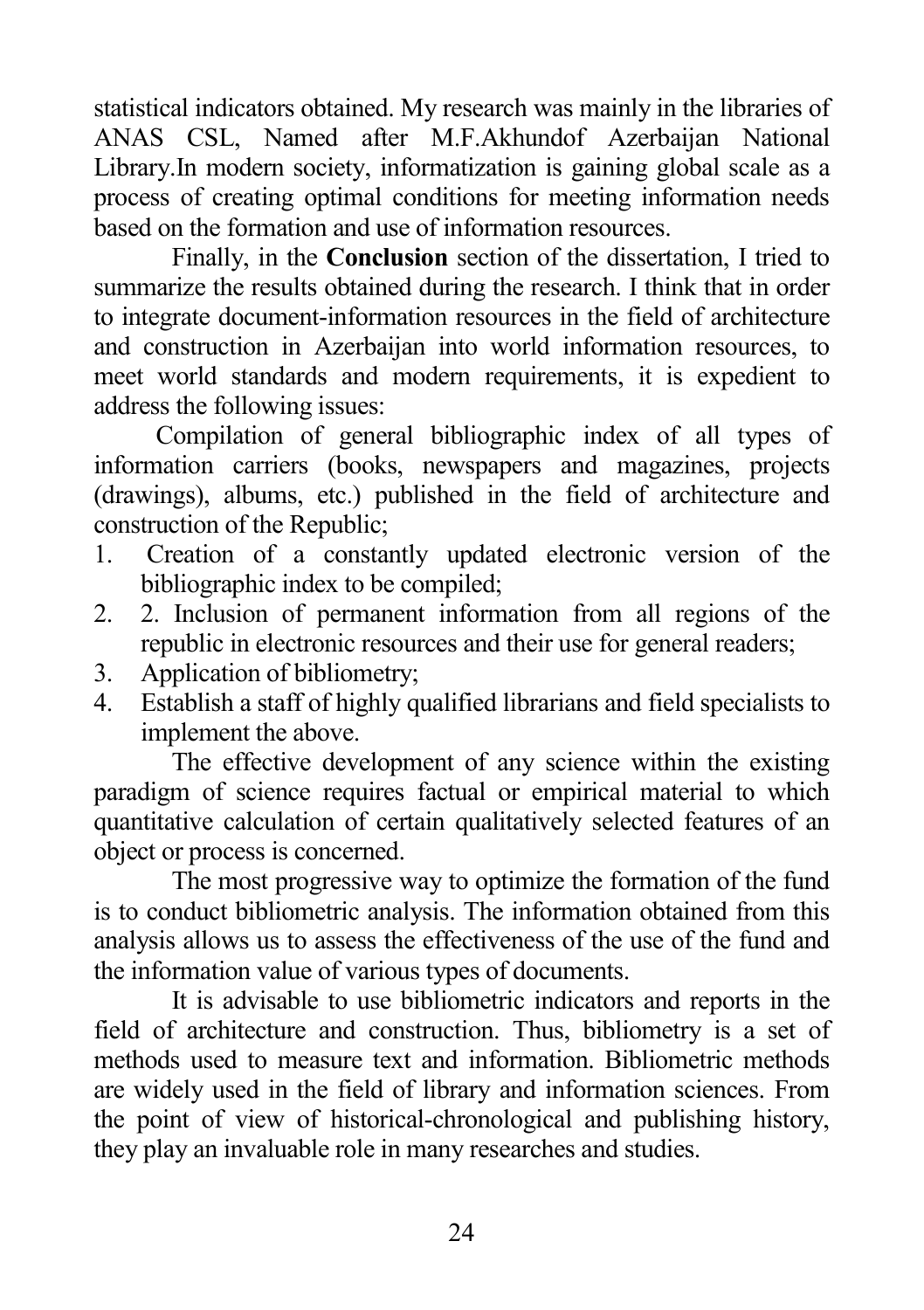At present, the use of modern information and communication technologies creates endless opportunities for the socialization of individual knowledge, the formation of collective thinking, forming a society based on knowledge and information. From this point of view, enrichment and systematization of document-information resources in the field of architecture and construction in our republic is one of the important conditions of modern times.

### **List of published scientific works of the author related to the subject of the dissertation**

- 1. Memarlıq üzrə kitabxana biblioqrafik informasiya resursları: yaranması və formalaşması mərhələləri// Bakı Dövlət Universiteti. Kitabxanaşünaslıq və biblioqrafiya elmi-nəzəri, metodik və təcrübi jurnal. №1(36), Bakı, 2015, s. 156-159.
- 2. Dahi Azərbaycan memarlarının yaradıcılıqları ilə bu sahəyə bəxş etdikləri zəngin informasiya resursları// Azərbaycan Respublikasının Təhsil Problemləri İnstitutu, Elmi əsərlər, Bakı, № 4, 2016, s.307-311.
- 3. Azərbaycan Milli Kitabxanasının fondun memarlıq və inşaat sahəsi üzrə formalaşdırılması// Dil və ədəbiyyat, Bakı, № 3(99) 2016. (BDU, Beynəlxalq elmi-nəzəri jurnal), s. 379-381.
- 4. Azərbaycan memarlarına həsr olunmuş şəxsi biblioqrafik göstəricilər// Bakı Dövlət Universiteti. Kitabxanaşünaslıq və biblioqrafiya elmi-nəzəri, metodik və təcrübi jurnal. №1(38) , Bakı, 2016, s. 177-182
- 5. Azərbaycan Memarlıq və İnşaat Universiteti Kitabxanasının 2005-2015-ci illər üzrə fondunun təhlili// Bakı Dövlət Universiteti. Kitabxanaşünaslıq və biblioqrafiya elmi-nəzəri, metodik və təcrübi jurnal. №2(39) , Bakı, 2016, s. 73-80
- 6. Система библиотечно-информационного обеспечения специалистов по архитектуре и строительству// Актуальны проблеми философии та социологии. Национальный университет «Одеська Юридична Академия». Науковопрактичний журнал, Выпуск 13(№4). Одеса, 2016, ст.14-16.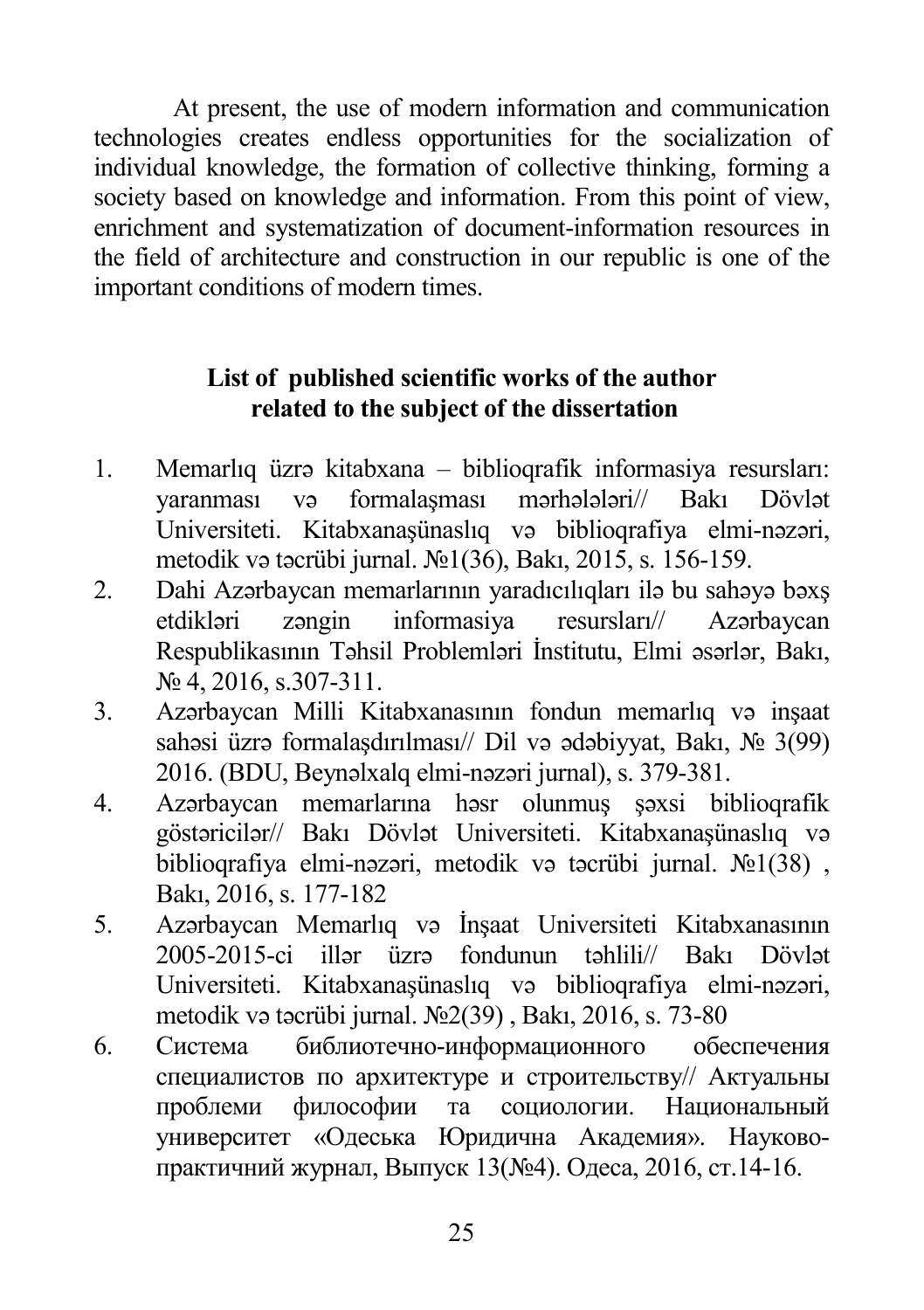- 7. Azərbaycanın orta əsr memarlıq və inşaat sahəsi üzrə sənədinformasiya resursları// Bakı Dövlət Universiteti. Kitabxanaşünaslıq və biblioqrafiya elmi-nəzəri, metodik və təcrübi jurnal. №2(37), Bakı, 2017, s. 94-97.
- 8. Formation of information resources on architectural and construction science of Azerbaijan//"Fundamentalis scientiam" Spanish scientific journal №15. Madrid, Spain. 2018, p.47-49
- 9. Azərbaycan memarlığının tarixi sahə üzrə sənəd kütləsinin obyekti kimi// Ümummilli lider Heydər Əliyevin anadan olmasının 93-ci ildönümünə həsr olunmuş IV Beynəlxalq elmi konfransın materialları, Qafqaz Universiteti. Bakı: - 29-30 aprel, - 2016-cı il, - s. 1711-1712.
- 10. Memarlıq və inşaat sahəsinin kitabxana-informasiya təminatının təkmilləşdirilməsi yolları// Ümummilli lder Heydər Əliyevin anadan olmasının 93-cü ildönümünə həsr olunmuş "Kitabxanainformasiya elmi: tədris və təcrübədə yeni çağırışlar mövzusunda Beynəlxalq Elmi Konfransın Materialları. Azərbaycan Dövlət Mədəniyyət və İncəsənət Universiteti, Azərbaycan Milli kitabxanası. Bakı, 05 may 2016, s.278-281.
- 11. Nizami Gəncəvi irsinin Azərbaycan memarlığının tarixi sənəd informasiya təminatında və dünyaya çatdırılmasında əvəzsiz rolu// XXI əsrdə dünta elminin inteqrasiya prossesi mövzusunda beynəlxalq gənclər forumunun materialları. Gəncə, 10 oktyabr 2016, s.345-346.
- 12. Memarlıq və inşaat sahəsi üzrə kitabxana-informasiya fəaliyyəti// Kitabxana-informasiya fəaliyyəti və və fənlərarası inteqrasiya mövzusunda beynəlxalq elmi konfransın materialları. Bakı, 15 noyabr 2016, s.84-85.
- 13. Azərbaycanda memarlığın kitabxana-informasiya təminatı sistemi// Azərbaycan Gənclər Fondunun Grand layihəsi əsasında. Sumqayıt 2015, 174 s.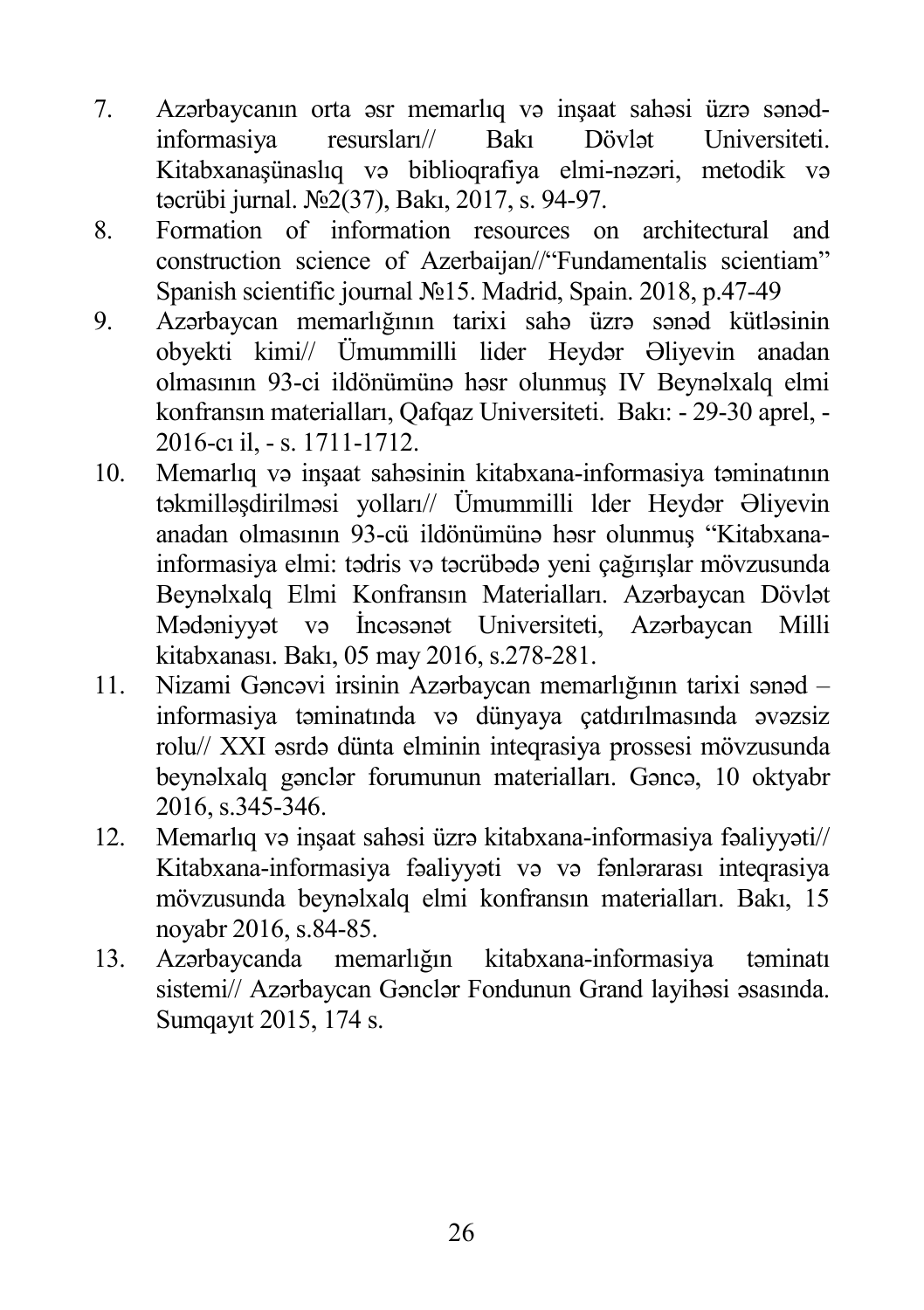e defense will be held on  $\frac{\partial \mathcal{A}}{\partial u}$   $\frac{\partial u}{\partial v}$  2022, at  $\frac{\partial u}{\partial v}$  at the meeting of the One-time Dissertation council BED 1.30 of Supreme Attestation Commission under the President of the Republic of Azerbaijan operating at A.A.Bakikhanov Institute of History of the Azerbaijan National Academy of Sciences.

Address: Baku, AZ 1143, H.Javid Avenue 115.

The thesis is accessible at the Scientific Archive and Library of A.A.Bakikhanov Institute of History of the Azerbaijan National Academy of Sciences.

Electronic versions of dissertation and its abstract are available on the official website of A.A.Bakikhanov Institute of History of the Azerbaijan National Academy of Sciences.

Abstract was sent to the required addresses on  $\frac{d\lambda}{d\lambda}$  april 2022.